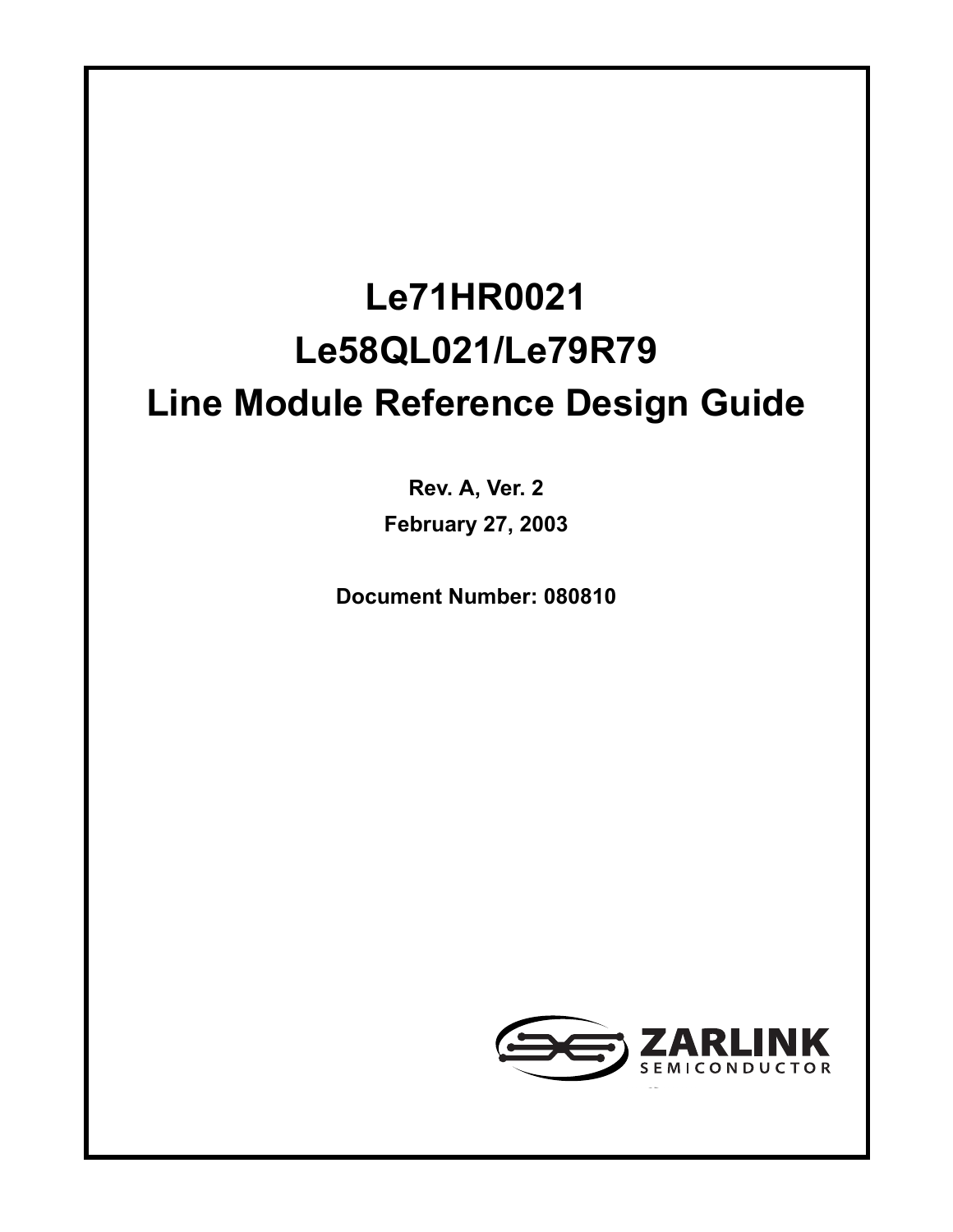

#### **For more information about all Zarlink products visit our Web Site at**

#### **www.zarlink.com**

Information relating to products and services furnished herein by Zarlink Semiconductor Inc. or its subsidiaries (collectively "Zarlink") is believed to be reliable.<br>However, Zarlink a ssumes no liability for errors that m

This publication is issued to provide information only and (unless agreed by Zarlink in writing) may not be used, applied or reproduced for any purpose nor form part<br>of any order or contract nor to be regarded as a represe suitability of any equipment using such information and to ensure that any publication or data used is up to date and has not been superseded. Manufacturing does<br>not necessarily include testing of all functions or paramete

Purchase of Zarlink's I2C components conveys a license under the Philips I2C Patent rights to use these components in an I2C System, provided that the system<br>conforms to the I2C Standard Specification as defined by Philips

Zarlink, ZL, the Za rlink Se miconductor lo go and the Legerity logo and combinations the reof, VoiceEdge, VoicePort, SLAC, ISLI C, ISLAC and VoicePath are trademarks of Zarlink Semiconductor Inc.

TECHNICAL DOCUMENTATION - NOT FOR RESALE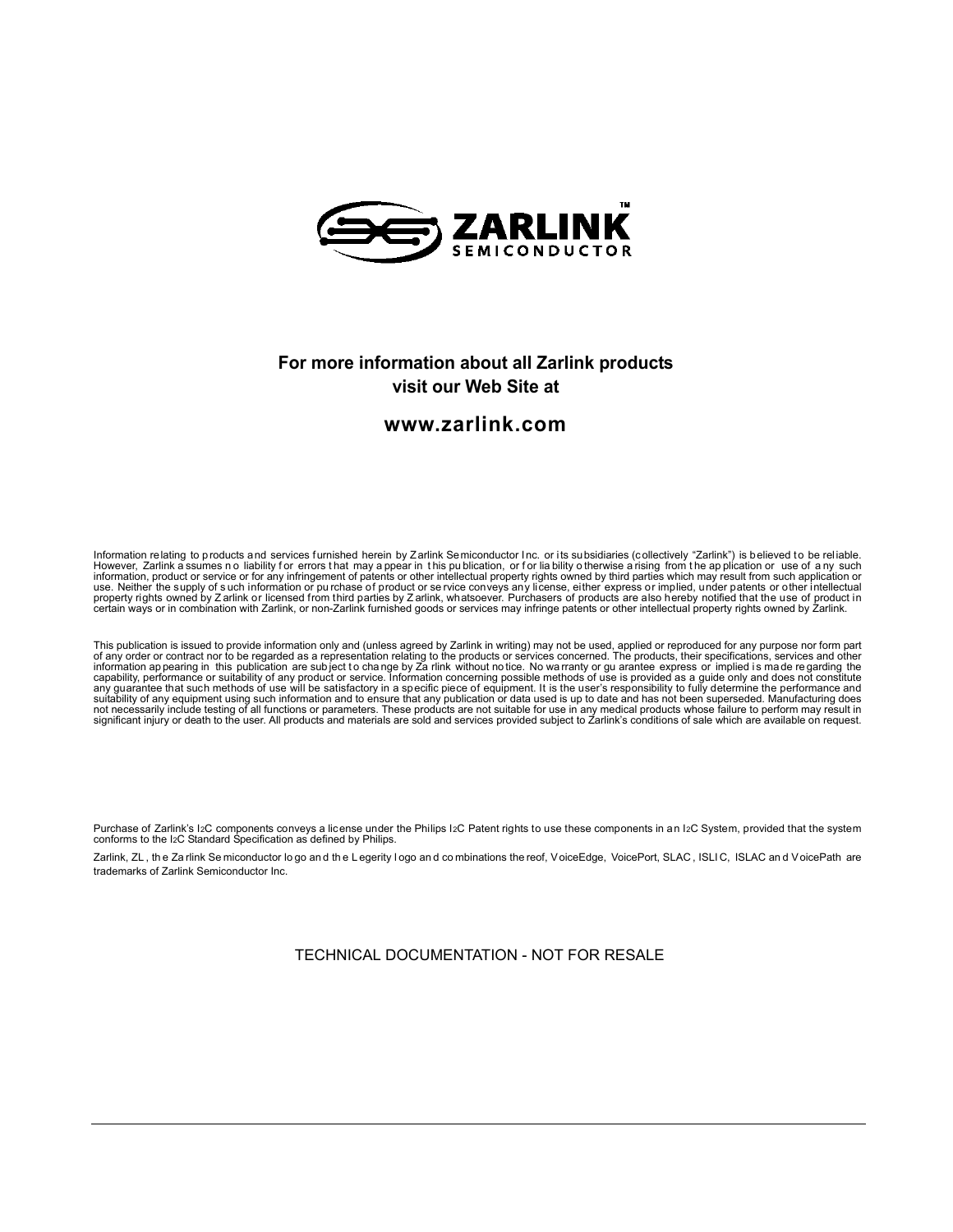## **TABLE OF CONTENTS**



| <b>CHAPTER 1</b> |                                                                   |  |
|------------------|-------------------------------------------------------------------|--|
|                  | 1.1                                                               |  |
|                  | 1.2                                                               |  |
|                  | 1.3                                                               |  |
| <b>CHAPTER 2</b> |                                                                   |  |
|                  | 2.1                                                               |  |
|                  | 2.2                                                               |  |
|                  | 2.3                                                               |  |
|                  | 2.4                                                               |  |
|                  | 2.5                                                               |  |
|                  | 2.5.1                                                             |  |
|                  | Four-Wire Return Loss or Transhybrid Balance Impedance 4<br>2.5.2 |  |
|                  | 2.5.3                                                             |  |
|                  | 2.5.4                                                             |  |
|                  | 2.5.5                                                             |  |
|                  | 2.5.6                                                             |  |
|                  | 2.6                                                               |  |
|                  | 2.6.1                                                             |  |
|                  | 2.6.2                                                             |  |
|                  | 2.7                                                               |  |
|                  | 2.7.1                                                             |  |
|                  | 2.7.2                                                             |  |
|                  | 2.7.3                                                             |  |
|                  | 2.7.4                                                             |  |
| <b>CHAPTER 3</b> |                                                                   |  |
|                  | 3.1                                                               |  |
| <b>CHAPTER 4</b> |                                                                   |  |
|                  | 4.1                                                               |  |
|                  |                                                                   |  |
| <b>CHAPTER 5</b> | 5.1                                                               |  |
|                  |                                                                   |  |
| <b>CHAPTER 6</b> |                                                                   |  |
|                  | 6.1                                                               |  |
|                  | 6.2                                                               |  |
| <b>CHAPTER 7</b> |                                                                   |  |
|                  | 7.1                                                               |  |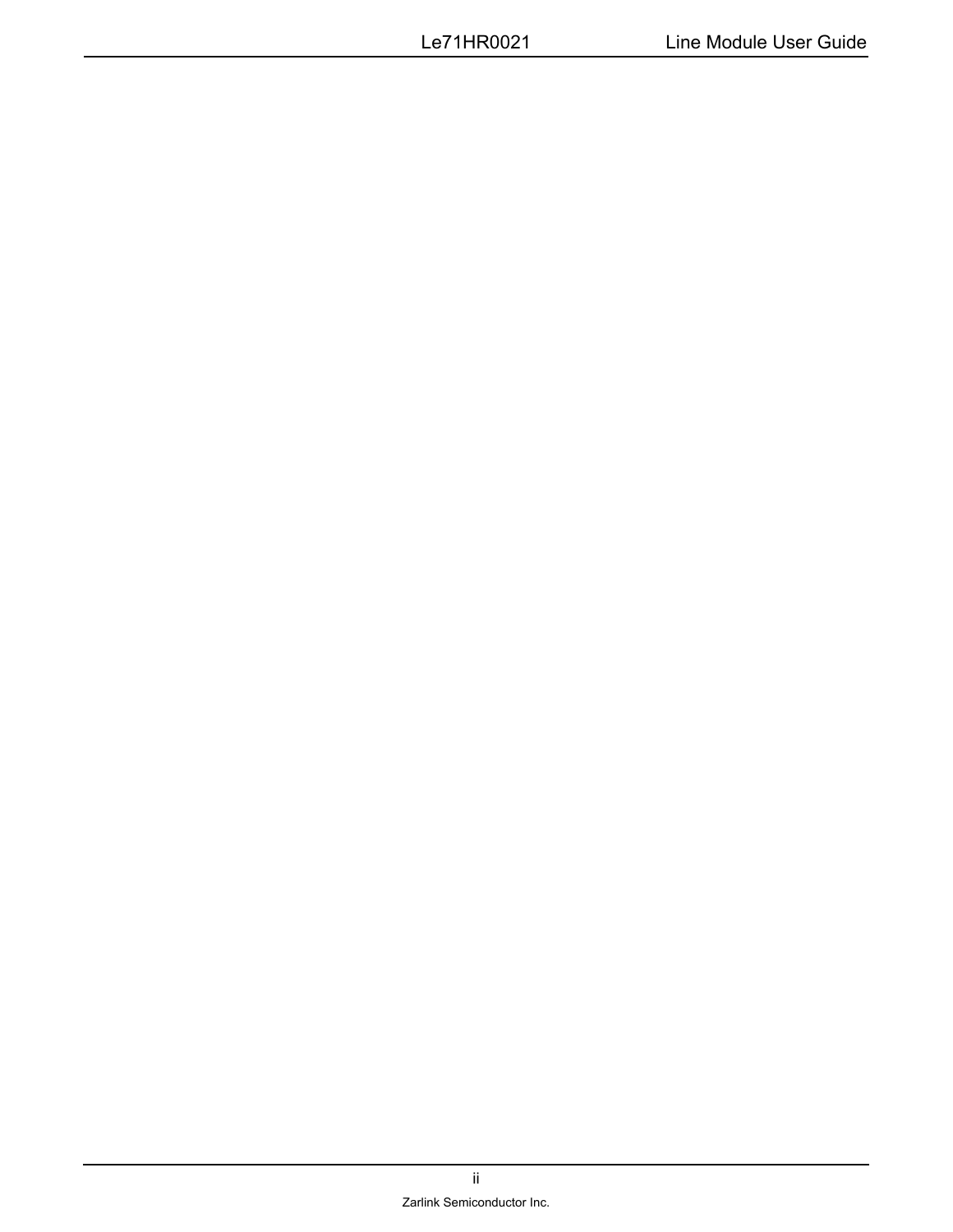<span id="page-4-0"></span>**1 OVERVIEW**



#### <span id="page-4-1"></span>**1.1 INTRODUCTION**

This document describes one of the series of Zarlink line module reference designs. Each Zarlink line module is a complete standalone line card solution applicable to specific target market segments. When used with the Zarlink's VoicePath software and the VoicePath™ demo board, this module provides a complete voice solution requiring only a power supply to operate.

This line module demonstrates all of the powerful features of the Zarlink Le58QL021 QLSLAC and the Le79R79 devices. The QLSLAC device includes A-law/µ-law and linear coding. Transmit and receive gain, two-wire AC port impedance, transhybrid balance, equalization, and hybrid balance. The Le79R79 SLIC device provides internal ring generation and ring trip detection, battery switching, programmable open circuit voltage, and a programmable loop detect threshold. Together, these devices form a complete line card solution.

#### <span id="page-4-2"></span>**1.2 SCOPE**

This document describes the Le71HR0021 line module only. For information regarding the VoicePath software, the WinSLAC™ software, or the VP demo board please see their respective user's guides.

#### <span id="page-4-3"></span>**1.3 REFERENCES**

The following documents are referred to in this document and may be helpful.

- *Le79R79 Data Sheet*, document ID# 080125
- *Le58QL021 Data Sheet*, document ID# 080753
- *Le79R79 Ringing SLIC Device User's Guide*, document ID# 080194
- *VoicePath Demo Board User's Guide*, document ID# 080756
- *Mini-PBX Demo Application User's Guide*, document ID# 080722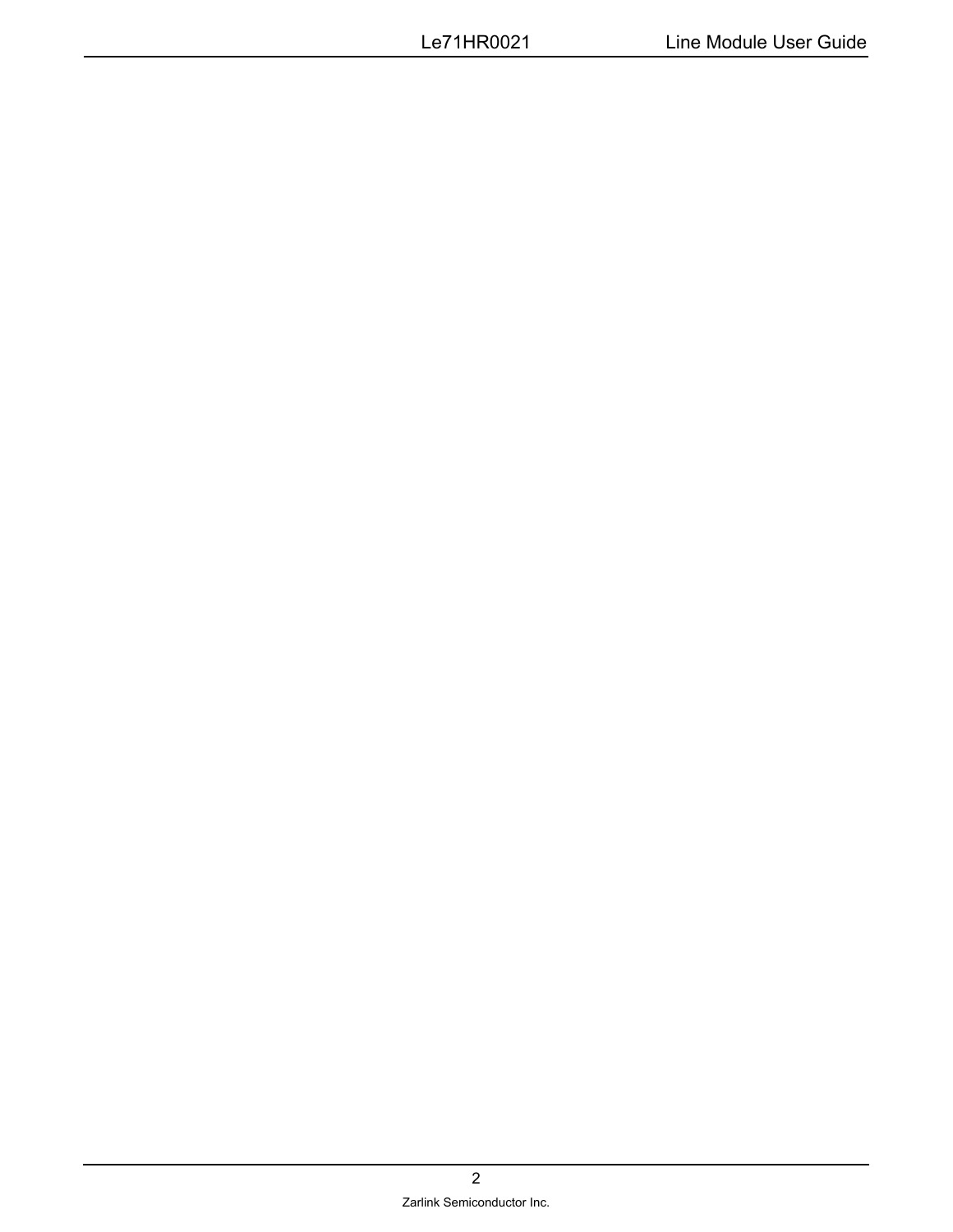

#### <span id="page-6-0"></span>**2 LINE MODULE DESCRIP-TION**



#### <span id="page-6-1"></span>**2.1 OVERVIEW**

This chapter describes the features of the Le71HR0021 line module.

#### <span id="page-6-2"></span>**2.2 INTERFACE CONNECTORS**

Zarlink line modules have three connectors to interface the QLSLAC device and SLIC devices to a customer's main board or the Zarlink's VP demo board. These connectors are mounted on the bottom of the Line Module PCB. In this implementation, the larger connector (J3) interfaces the Tip and Ring leads of each line to the VP demo board. This connector also provides a means of supplying external battery supplies to the line module SLIC devices. To use external batteries, it is necessary to break off the on board DC-DC converter so that contention does not occur.

The two smaller connectors are used to interface the low-level digital signals and the low voltage power sources to the Line Module (+3.3 V, +5 V, and +12 V). These are deliberately spaced apart from the SLIC device area where higher voltages and lightning surges are possible. The MPI and power connector (J2) provide connections for the control interface (MPI Bus) and the 3.3 VDC power to the QLSLAC device, and the +12 V for an on-board switching power supply.

The PCM and power connector (J1) provides the interface to the PCM highway, and the master clock for the QLSLAC device. In addition, the SLIC device 5-V VCC supply enters the line module through this connector. The MPI and PCM signals are split on separate connectors deliberately. The PCM connector has extra ground connections to isolate critical clock signals on the connector.

#### <span id="page-6-3"></span>**2.3 ON BOARD POWER CONVERTER**

The on board DC-DC power converter is used to create the required SLIC device battery voltages. In the case of the Le79R79 device, two battery voltages are required. On this line module, a −63 V, and a −21 V supply are created with the on board DC-DC converter. These voltages were chosen so that the On-Hook Tip/Ring voltage would not exceed the UL1950 requirement of 56 V. The on board converter is capable of delivering up to approximately 9 W total to the SLIC devices. This provides enough power to ring 5 REN at 0 loop length on all four lines simultaneously.

#### <span id="page-6-4"></span>**2.4 LINE INTERFACE CIRCUITS**

The line interface circuit consists of a fuse for each of Tip and Ring, a sidactor for shunting overvoltages on Tip and Ring to ground, and 50-Ω current limiting fuse resistors. See [Chapter 3](#page-10-2) *Surge [Protection,](#page-10-2)* on page 7 for more information regarding the line protection circuits.

#### <span id="page-6-5"></span>**2.5 TRANSMISSION**

#### <span id="page-6-6"></span>**2.5.1 Two-Wire Impedance**

The QLSLAC device can modify the two-wire "desired" port impedance  $(Z_D)$  by programming the AISN and the Z-filter of the SLAC device and/or by changing the Line impedance setting resistor RTX. All complex impedance subscriber line terminations such as those found in China, Europe, Middle East, Africa, South America and North America can be achieved. The achievable two-wire return loss for these terminations is higher than any country's required value for subscriber lines. The Zarlink VoicePath Mini-PBX application provides a 600-Ω resistive, 900-Ω resistive, and German Complex impedance for demonstration purposes. Other line impedances can be supported in the Mini-PBX application by downloading the WinSLAC coefficient file generated by the WinSLAC coefficient generation software. For more information on downloading custom coefficient files see the Mini-PBX User's Guide. For this line module the two-wire impedance is nominally set to be 600  $Ω$ .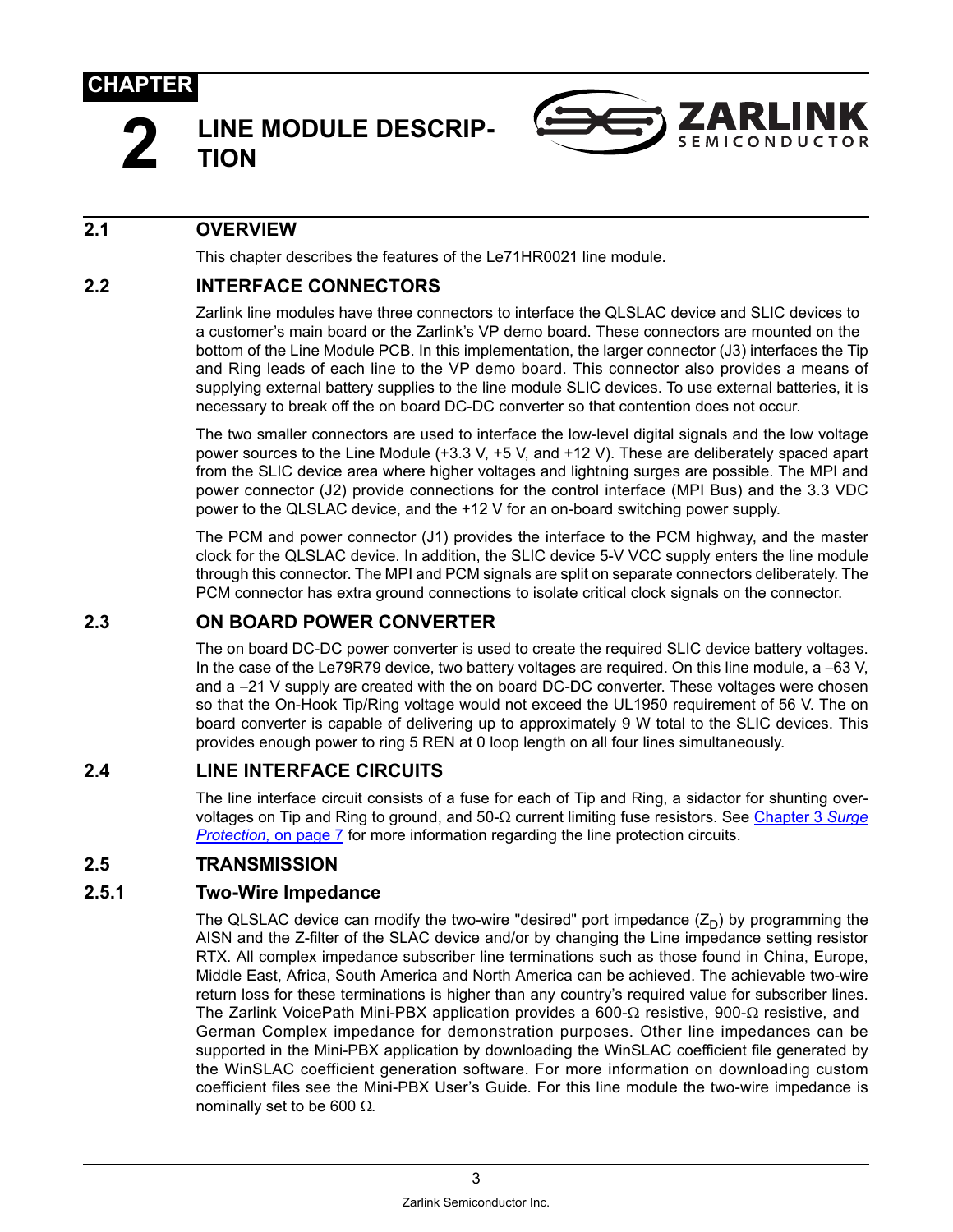#### <span id="page-7-0"></span>**2.5.2 Four-Wire Return Loss or Transhybrid Balance Impedance**

The QLSLAC device can modify the four-wire port balance or line impedance  $(Z<sub>l</sub>)$  by programming the B-filter. All of the complex balance impedance for subscriber lines from areas like China, Europe, Middle East, Africa, South America and North America can be achieved with no hardware changes. The achievable four-wire return loss for these terminations is higher than any country's required value for subscriber lines. The Zarlink VoicePath Mini-PBX software provides a 600- $\Omega$ resistive, 900-Ω resistive, and German Complex impedance for demonstration purposes. Other line impedances can be supported in the Mini-PBX application by downloading the WinSLAC coefficient file generated by the WinSLAC coefficient generation software. For more information on downloading custom coefficient files see the Mini-PBX User's Guide.

#### <span id="page-7-1"></span>**2.5.3 Equalization**

The QLSLAC device is capable of applying equalization to either the transmit direction (into the PSTN) or the receive direction (from the PSTN). The equalization can provide compensation for attenuation distortion caused by the line. The equalization for attenuation distortion caused by complex two-wire port impedance is automatically done in the Zarlink WinSLAC software. Other equalization can be applied with the WinSLAC software if special needs exist. See the *WinSLAC User's Guide* for information on the WinSLAC Software.

#### <span id="page-7-2"></span>**2.5.4 Transmit Gain (AX/GX)**

The transmit gain of the SLIC/SLAC device system is determined by the two-to-four-wire gain through the SLIC device  $(G_{24})$  and the gain of the QLSLAC device in the transmit direction. For the Le79R79 device, G<sub>24</sub> is equal to -6.02 dB and the QLSLAC transmit gain can be adjusted from 0 dB to +18 dB. It is important to point out that with the QLSLAC transmit gain set to unity, a 0.5 VRMS signal presented to its analog input will produce a 0 dBm0 on the PCM highway (A-Law). When using the QSLAC device, or if the internal attenuator of the QLSLAC device is enabled a 0.775 VRMS signal at the analog input will produce a 0 dBm0 signal on the PCM highway. As an example, suppose a system gain of 0 dB is desired and that the SLIC device presents a 600- $\Omega$ termination to the line. This implies that a 0 dBm signal on the two wire side of the SLIC device will have a voltage of 0.775 VRMS. Since the voltage gain through the SLIC device is -6.02 dB, the voltage presented to the SLAC device's analog input will be 0.388 VRMS. This voltage will give a - 6 dBm0 signal on the PCM highway if the internal attenuator is enabled. Therefore it is necessary to set the QLSLAC device gain to +6 dB to achieve the desired 0 dBm0 signal on the PCM highway. The system transmit gain is set in the WinSLAC program. For more information on setting the transmit gain, please refer to the *Le79R79 Ringing SLIC User's Guide* and the *QLSLAC Data Sheet*.

#### <span id="page-7-3"></span>**2.5.5 Receive Gain (AR/GR)**

The system receive gain is determined by the QLSLAC device receive gain, and the four-to-twowire gain  $(G_{42})$  through the SLIC device. The QLSLAC device receive gain ranges from 0 dB to  $-18$  dB. The magnitude of G<sub>42</sub>, the gain through the SLIC device, is determined by the RTX and RRX resistors. For this line module,  $G_{42}$  has be set to unity when the load presented to the SLIC device is 600  $\Omega$ . It is important to note that G<sub>42</sub> is a function of the load presented to the SLIC device. For more information on setting the receive gain, please refer to the *Le79R79 Ringing SLIC User's Guide* and the *QLSLAC Data Sheet*.

#### <span id="page-7-4"></span>**2.5.6 Longitudinal Balance**

This reference design hardware utilizes 1% 50- $\Omega$  resistors for current limiting in the surge protection circuit. The longitudinal balance is determined by how well these resistors are matched.

#### <span id="page-7-5"></span>**2.6 SIGNALING**

#### <span id="page-7-6"></span>**2.6.1 Loop Supervision**

The switch hook detect is accomplished by comparing the loop resistance to a loop threshold programming resistor  $R_D$ . When the loop resistance is less than the programmed resistance set by  $R<sub>D</sub>$ , the loop detect pin of the SLIC device is pulled Low to indicate an off-hook condition. In the Active and OHT states loop threshold resistance is set to 5.4 k $\Omega$  when operating from of low battery (V<sub>BAT2</sub>) or 6.0 kΩ when operating off of high battery (VBAT1). In the Standby state the threshold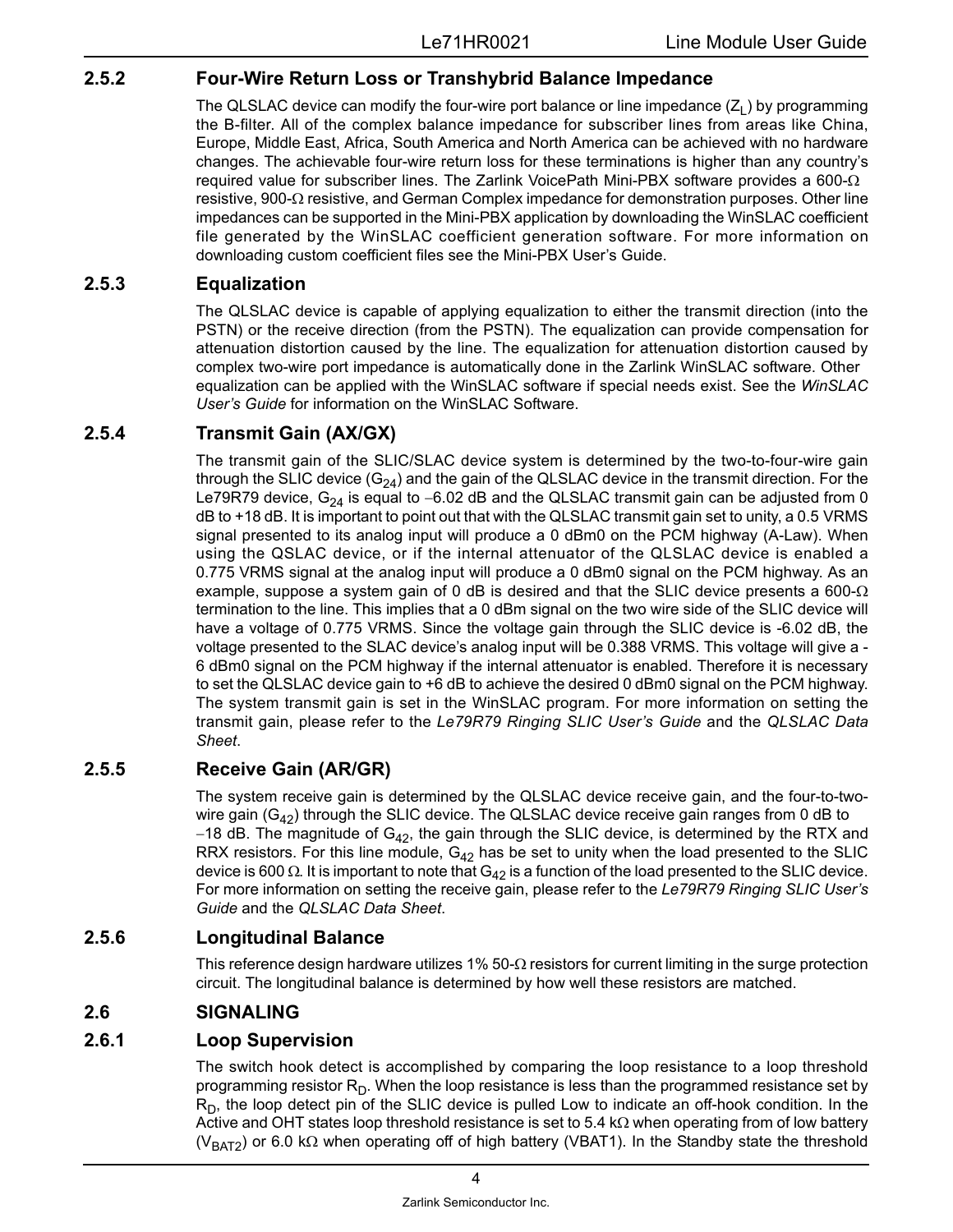resistance is set to 3.5 kΩ These loop thresholds include  $50-\Omega$  fuse resistors and any line resistance. For more information on setting the loop detect threshold, refer to the *Le79R79 Ringing SLIC User's Guide*.

#### <span id="page-8-0"></span>**2.6.2 Ring Trip**

The line module is set up for short loop ring trip detection (no DC offset) and uses AC detection of the ring trip condition. Ring trip is detected by sensing the AC resistance of the line. A threshold resistance is set using an external resistor. When the AC impedance drops below the threshold resistance, ring trip occurs. Since this line module is designed to ring a 5REN load at zero loop length, a threshold resistance of less then 1400  $\Omega$  must be selected. For this application the ring trip threshold resistance is set to approximately 650  $\Omega$ . For complete details on setting the ring trip threshold, refer to the *Le79R79 Ringing SLIC User's Guide*.

#### <span id="page-8-1"></span>**2.7 DC FEED**

The DC feed curve for the Le79R79 device consists of an amplifier anti-saturation region and a constant current region. Under normal short loop conditions, the Le79R79 device generally operates as constant current source in the Off-hook state. As the loop length increases so does the loop resistance, thereby requiring a higher Tip/Ring voltage to maintain a constant current. At a given Tip/Ring threshold voltage the device switches into its anti-saturation region to prevent saturation and clipping of the amplifiers. For the Le79R79 device, this threshold voltage is set to 12.5 V when operating from  $V_{BAT2}$  (low battery) and 44 V when operating from  $V_{BAT1}$  (high battery). The anti-saturation region for the Le79R79 device looks like a voltage feed with a fairly high series feed resistance. For this application, the feed resistance in the anti-saturation region is about 168  $\Omega$ .

#### <span id="page-8-2"></span>**2.7.1 Loop Range**

The loop range is determined by the apparent Tip/Ring voltage at zero loop current ( $V_{\rm APP}$ ), the line impedance, and the current requirements of the CPE equipment. The maximum loop length is achieved when running from  $V_{BAT1}$  where  $V_{APP}$  is equal to 48.2 V. For example, if we assume a 250- $\Omega$  phone, a minimum loop current of 18 mA, 26 AWG wire (24.5 ft/ $\Omega$ ), and two 50- $\Omega$  fuse resistors, then the line resistance (Tip + Ring) can be as high as 2159  $\Omega$  when running from the -63 V (V<sub>BAT1</sub>). This is equivalent to about a 26 kft loop. Ringing, of course, will not accommodate out to this distance. When running from the −21 V supply (V<sub>BAT2</sub>) this feed range drops to about 5 kft. Note that fully serviceable loop length is dictated by the ringing range. See below for a discussion of the ringing range.

#### <span id="page-8-3"></span>**2.7.2 Loop Current Range**

The loop current of this design is limited to 25 mA.

#### <span id="page-8-4"></span>**2.7.3 Power Supplies**

The most negative power supply for this design was selected such that the UL1950 requirements for the maximum voltage of an open circuit loop would be met. This specification requires that no open circuit voltage greater than 56.5 V shall be present. This requirement does not apply during ringing. In the Le79R79 device, the magnitude of the open circuit voltage at tip and ring is between 8 V and 10 V less than the magnitude of  $V_{BAT1}$  when in the Standby state. To meet the UL1950 specification  $V_{BAT1}$  was chosen to be 63 V, thus giving an open circuit voltage of about 55 V. The topology of the power supply used on this reference design dictated that  $V_{BAT}$  be 1/3 of  $V_{BAT}$  or 21 V.

#### <span id="page-8-5"></span>**2.7.4 Ringing Range**

The ringing range is set by five factors: the number of Ringer Equivalences desired to ring per line, the ringing waveform, the available battery voltage, the required ringing voltage presented to the ringer, and the ring source series resistance. REN, or Ringer Equivalence Number, is a measure of ringer load or how many standard electro-mechanical ringers can be rung. One REN is generally thought to be about 6800  $\Omega$  at a 20-Hz ringer frequency. The required ringer voltage should be about 40 VRMS at the CPE.

This design uses trapezoidal ringing waveform with a crest factor (CF) equal to 1.21, and a ring source series resistance of 187  $\Omega$ . The Le79R79 device generates a ringing voltage equal to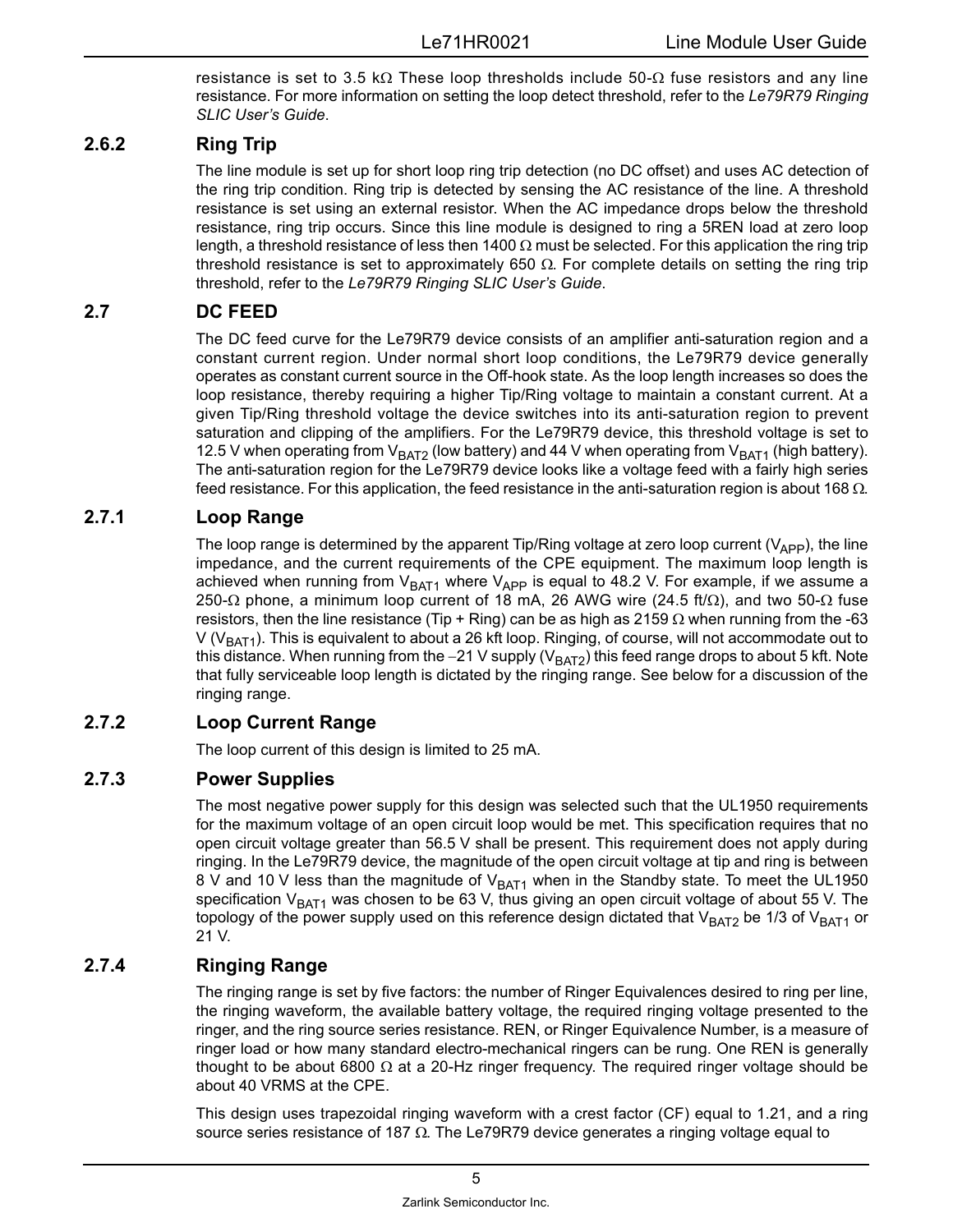(V<sub>BAT1</sub> – 2.5) VPK or approximately 50 VRMS when V<sub>BAT1</sub> is set to 63 V and the crest factor is set to 1.21. For this design, 5 REN can be rung at 0 loop and 2.5 REN can be rung out to approximately 3.9 kft. The design's loop range is limited by the ringing capability.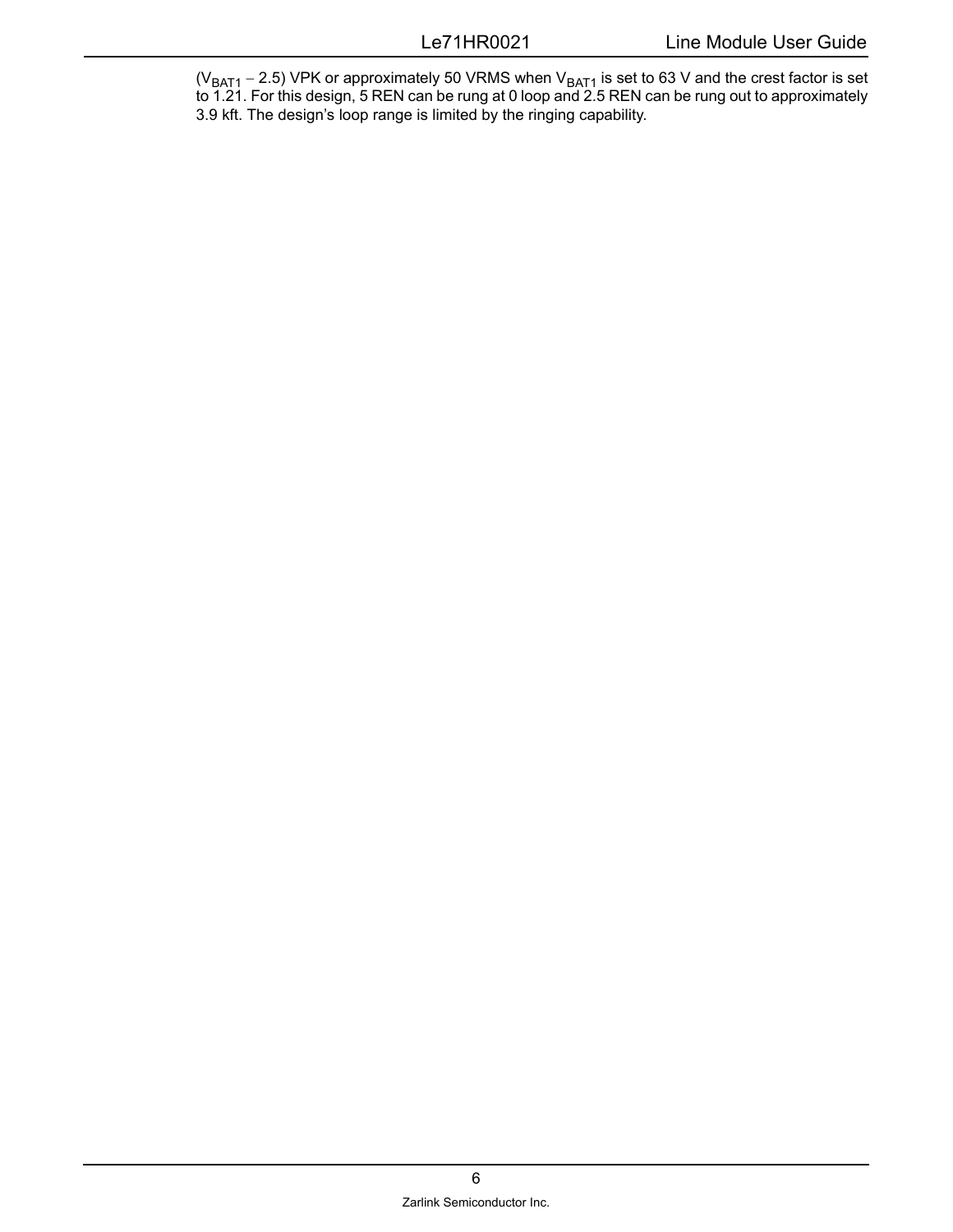<span id="page-10-2"></span><span id="page-10-0"></span>**3 SURGE PROTECTION**



#### <span id="page-10-1"></span>**3.1 CURRENT AND VOLTAGE LIMITING**

This line module design has series current limiting and shunt voltage limiting for lightning and surge protection. The protection design utilizes a Teccor F1250T fuse device in series with 50- $\Omega$  fuse resistors on tip and ring to limit surge current.

Voltage limiting in the line circuit is provided by a Teccor PO641SC Sidactor. This device is a solid state crowbar device that is designed to protect the line circuit during dangerous transient conditions. These devices are triggered upon application of a voltage that exceeds its triggering voltage. For the PO641SC, a voltage greater than 58 V will trigger the device. Once the device has been triggered, it will appear as a short circuit to ground until a minimum holding current is reached. When this holding current is reached the device will reset and return to its transparent open circuit state. In the triggered state, the voltage across it will not exceed 5 V. These devices also contain an integrated diode that will clamp any positive going voltages presented on tip or ring. There are two devices used for each line circuit, one for the tip and one for ring. Current limiting into the tip and ring leads of the Le79R79 device is accomplished by the 50- $\Omega$  series resistors.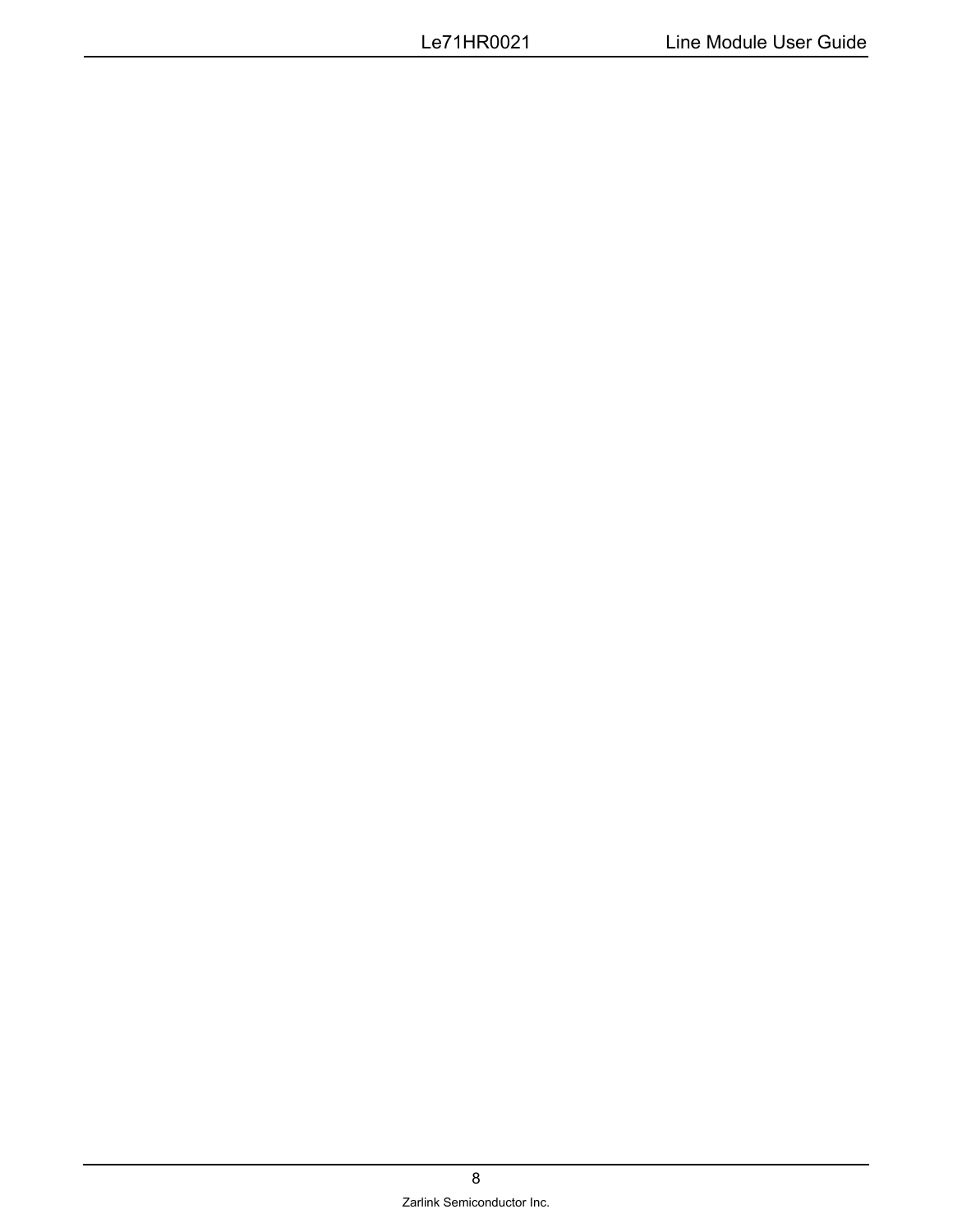

## <span id="page-12-0"></span>**4 LINE CIRCUIT IDENTIFICATION MEMORY**



#### <span id="page-12-1"></span>**4.1 ID EEPROM**

The line module has a Dallas Semiconductor DS2433 EEPROM on the PCB. This is a 4 kbit onewire EEPROM memory which, while not crucial to module operation, is essential to the demonstration system. This memory is factory loaded with a line module design identification, a serial number, and various control coefficient sets. These coefficient sets provide the user with differing AC transmission characteristics for this market segment. Of course a user is not limited to these coefficient sets. Zarlink provides a tool chain to enable the line module user to program their own desired coefficient set. The line module user can remove the ID EEPROM from their custom design by using their own coefficients contained in their own software code. This ID EEPROM might be replaced by a smaller EEPROM in the user design. This could contain the recommended or required Telecordia "CLEI" code information.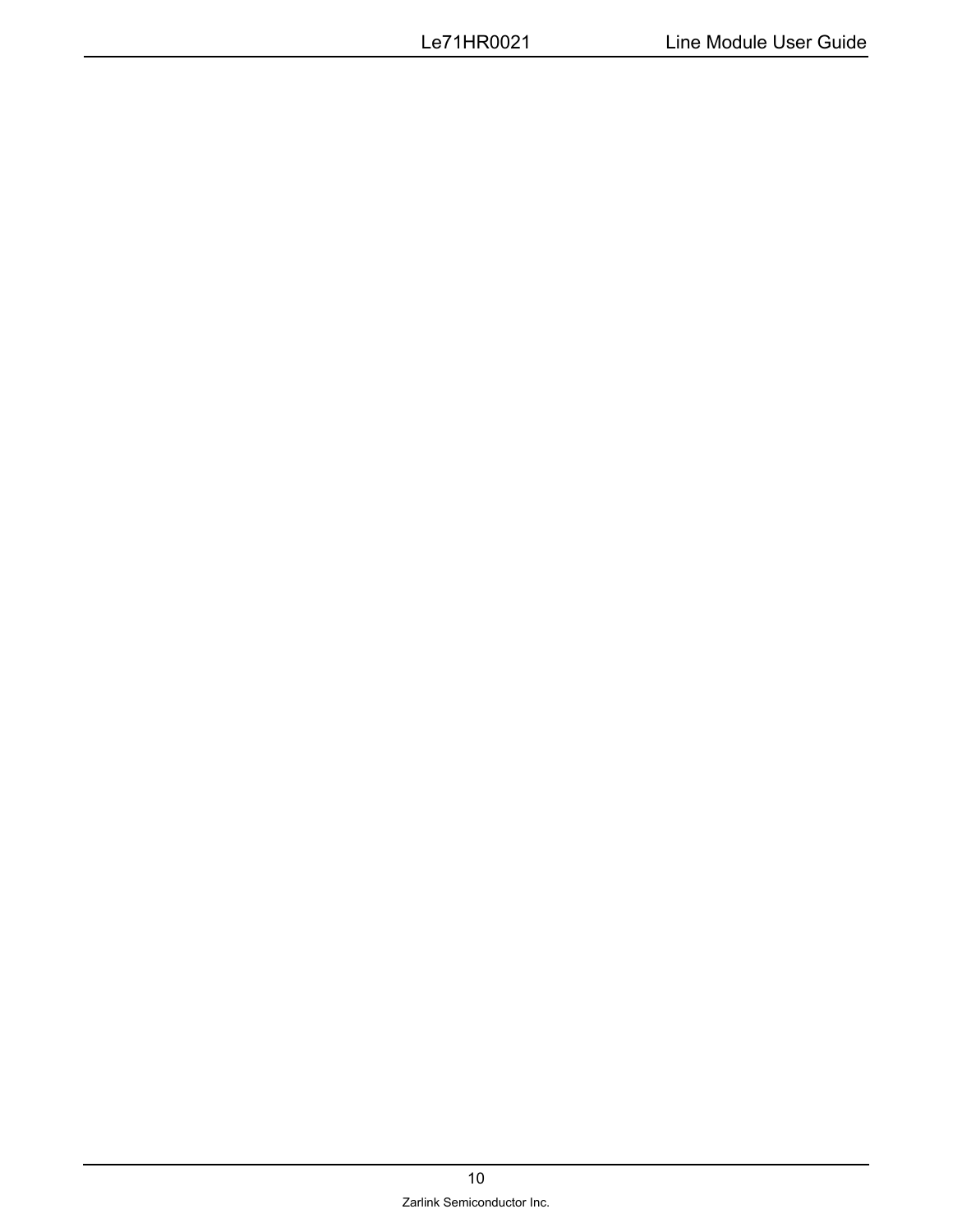<span id="page-14-0"></span>



#### <span id="page-14-1"></span>**5.1 PERFORMANCE DATA GRAPHS**

The graphs on the following pages provide typical performance data for this line module.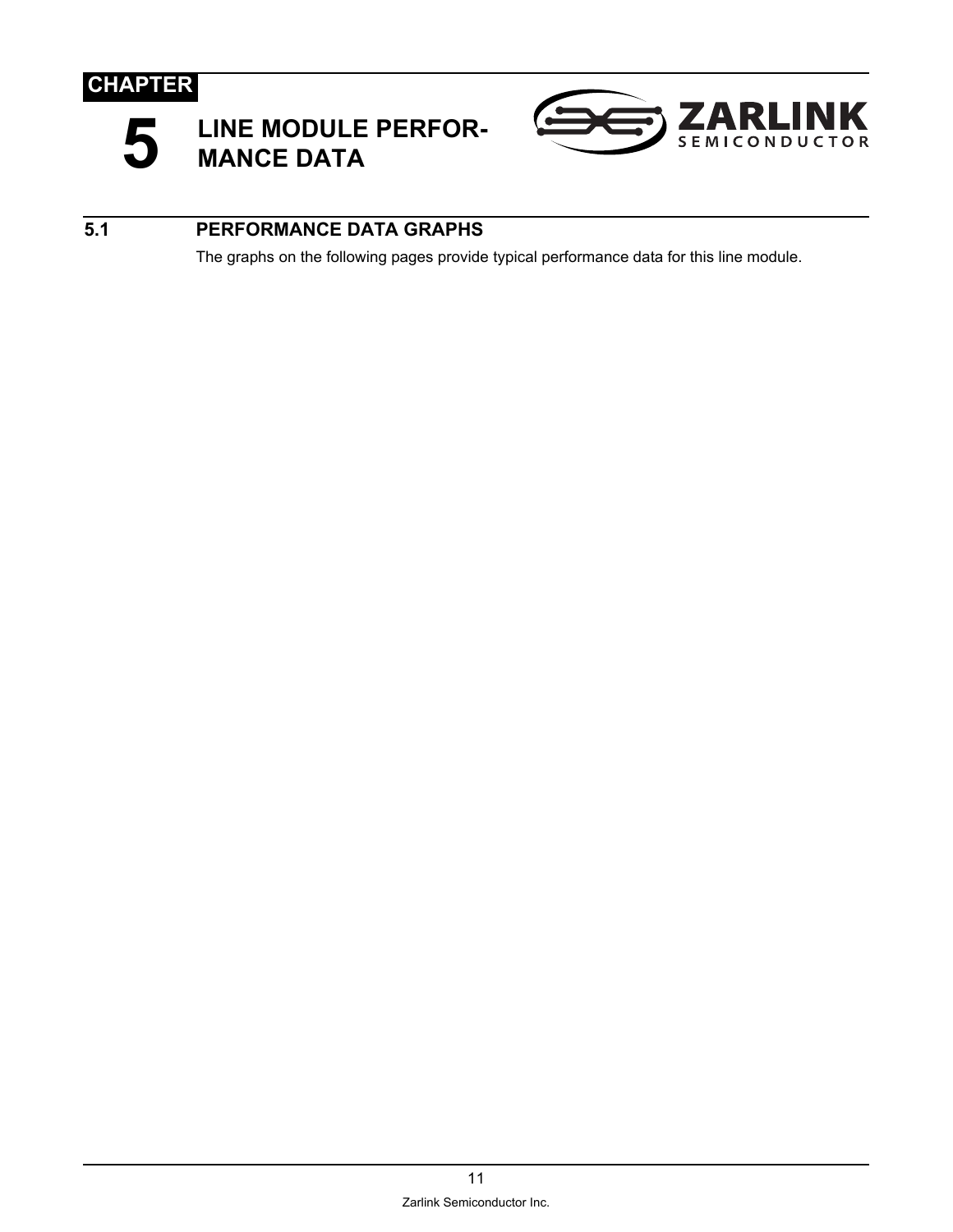

# Zarlink Semiconductor Inc. Zarlink Semiconductor Inc.

 $\frac{1}{2}$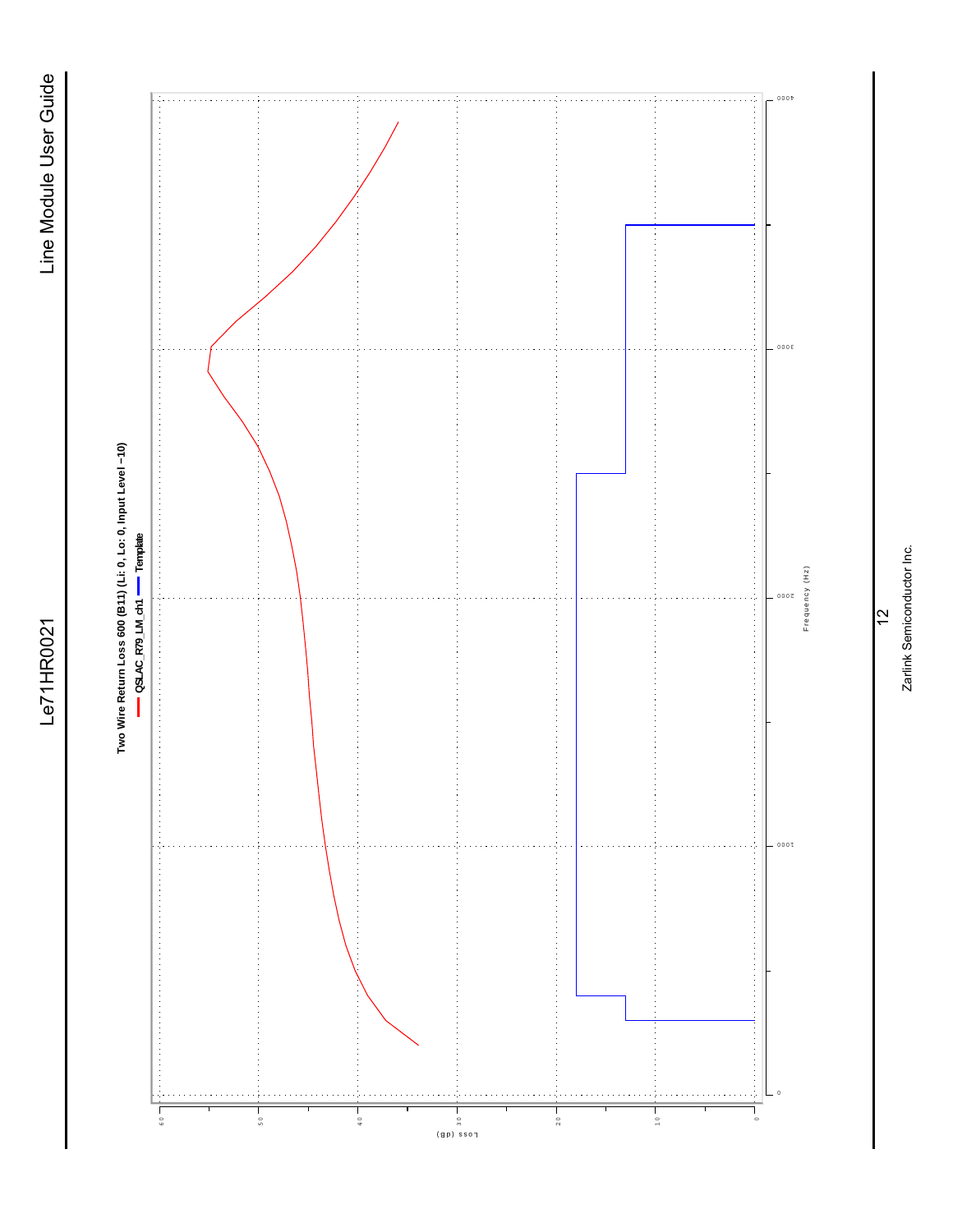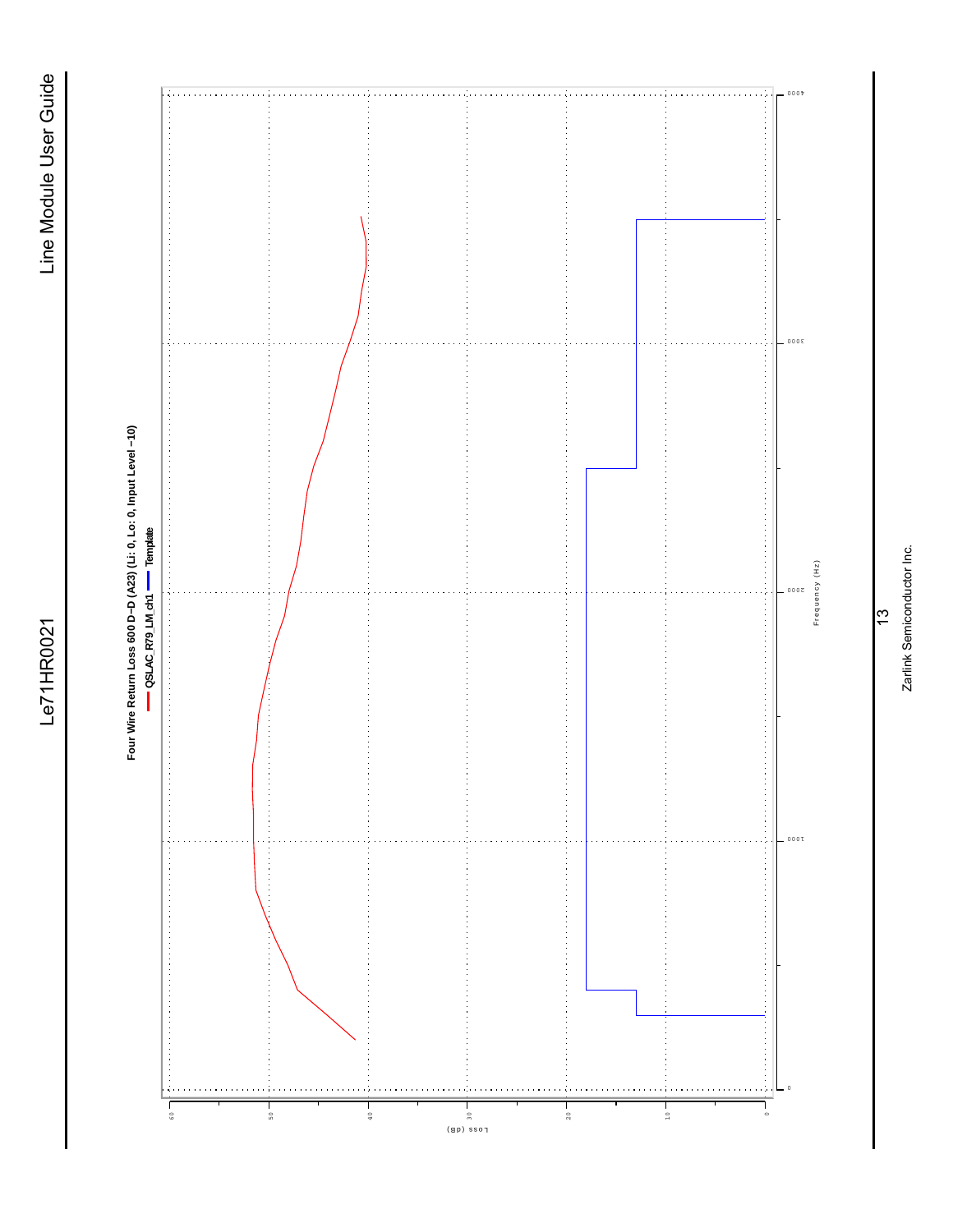

 $\frac{4}{4}$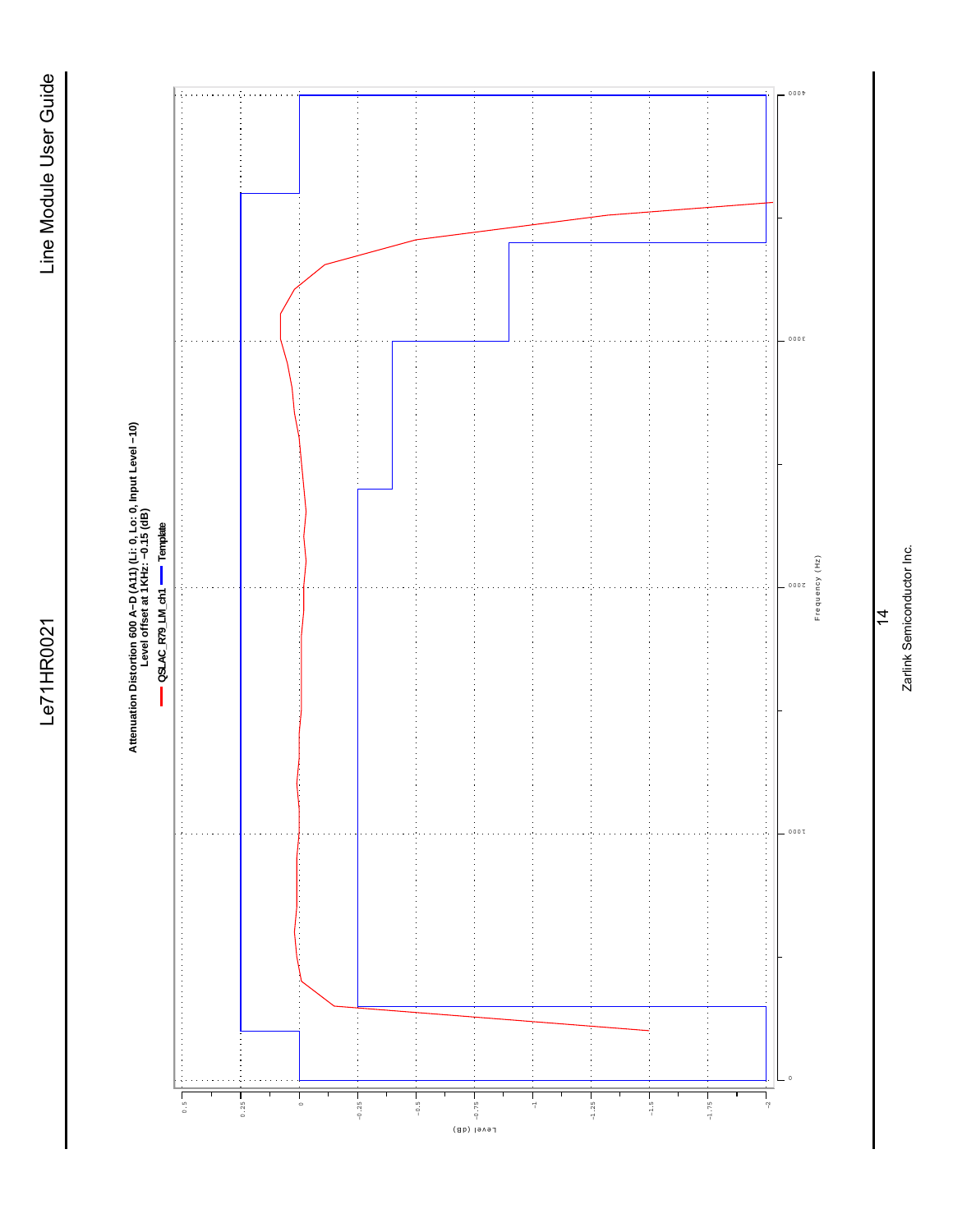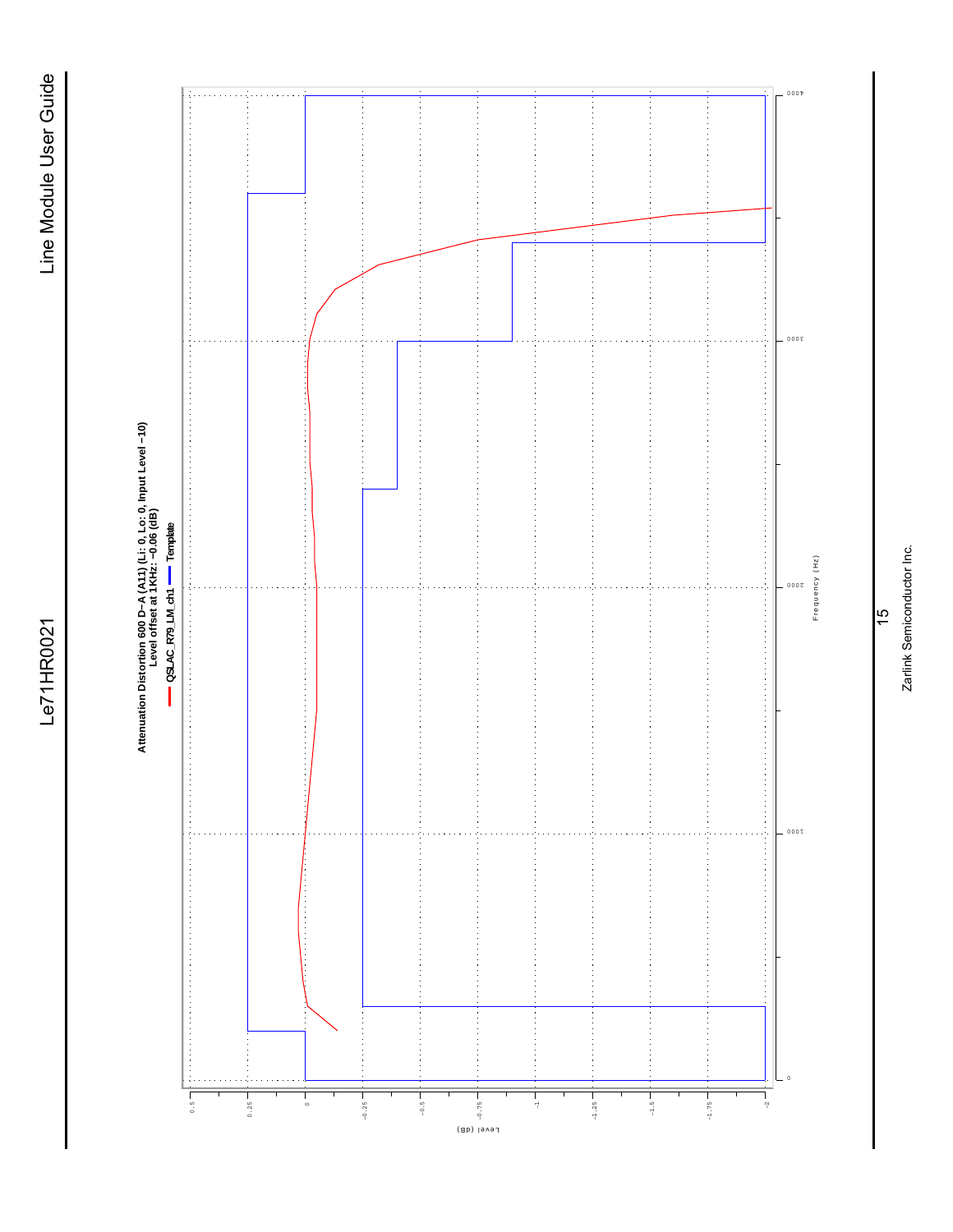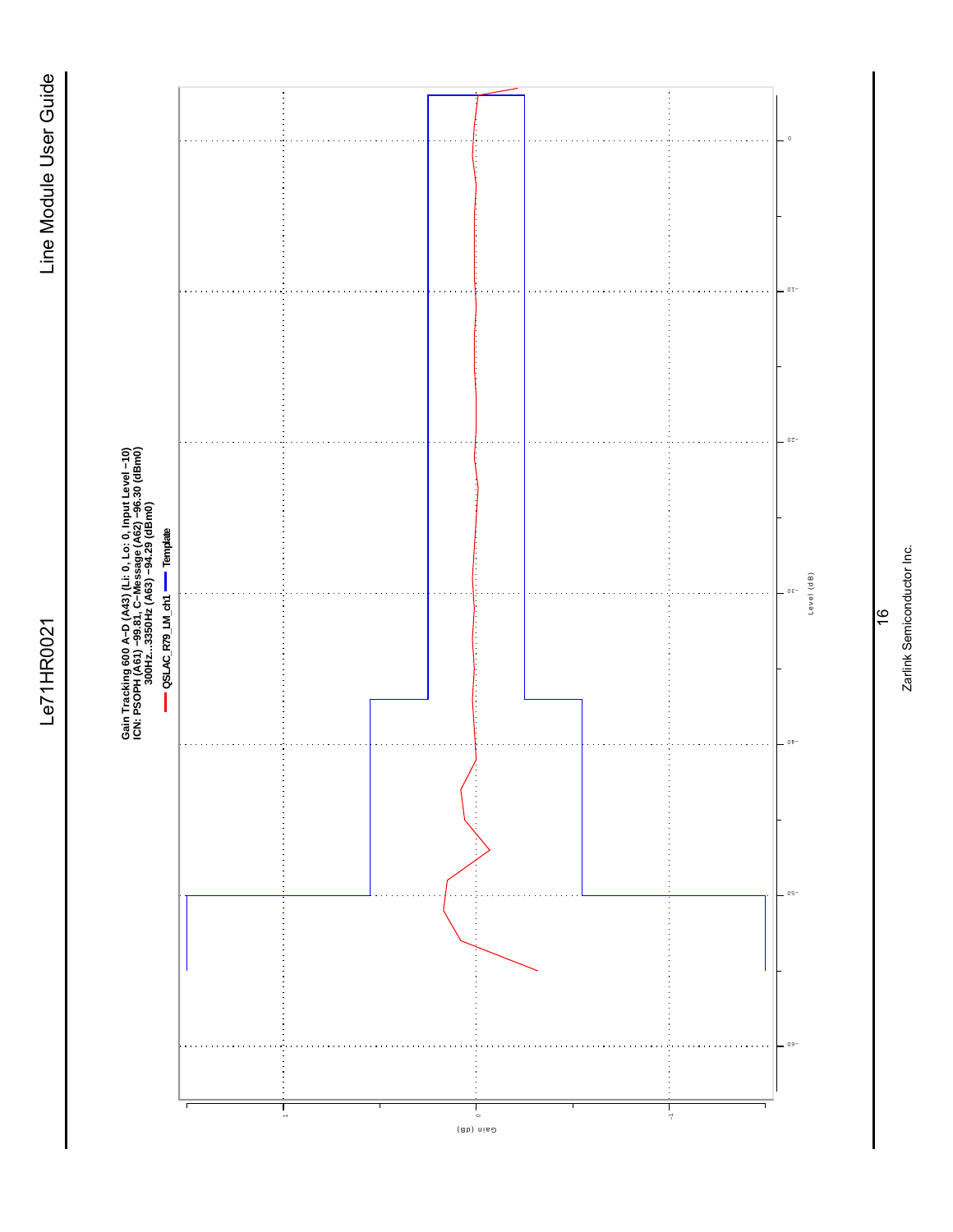

Zarlink Semiconductor Inc. Zarlink Semiconductor Inc.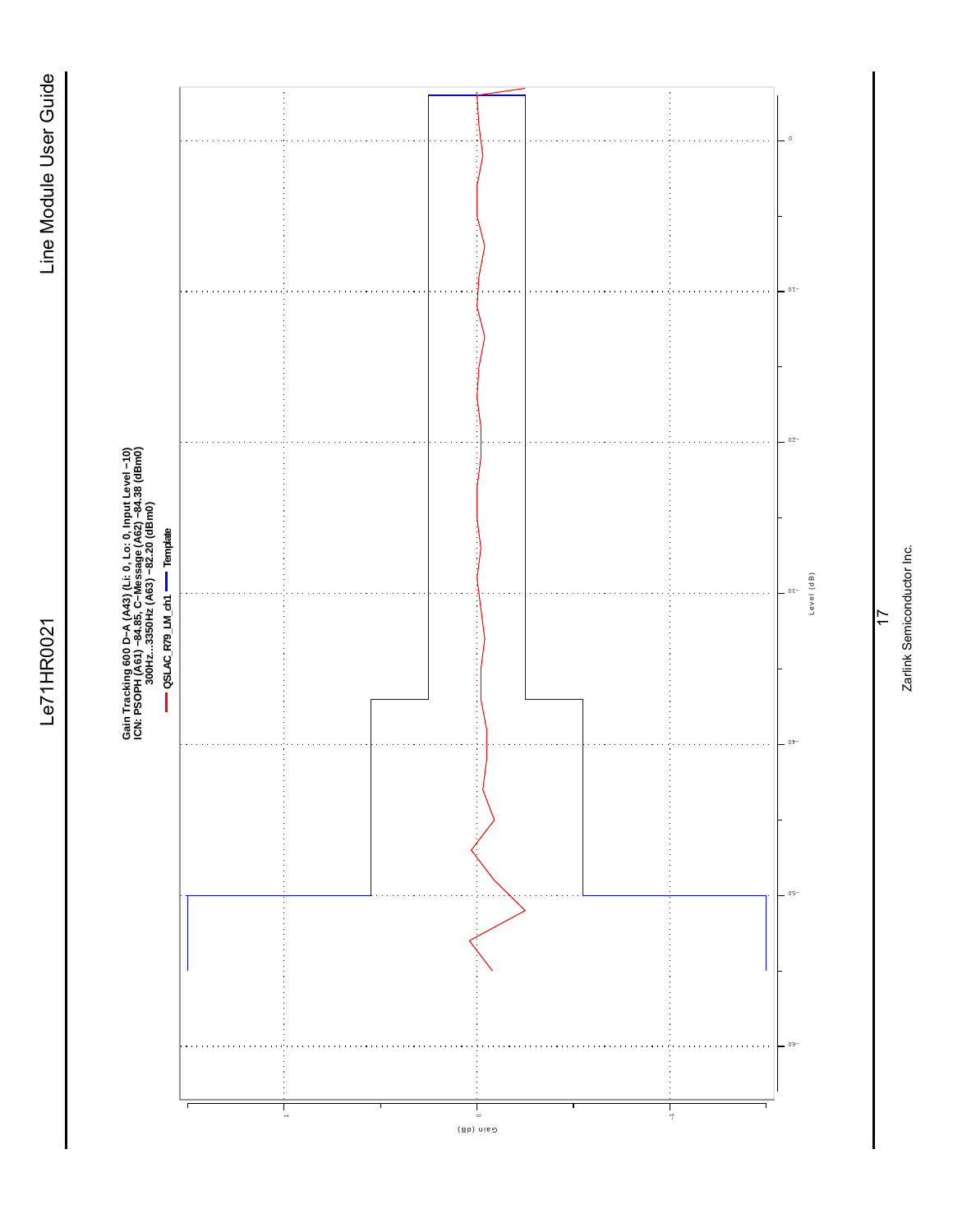

# Longitudinal Balance 600 A-D (B21) (Li: 0, Lo: 0, Input Level -10) **Longitudinal Balance 600 A−D (B21) (Li: 0, Lo: 0, Input Level −10)**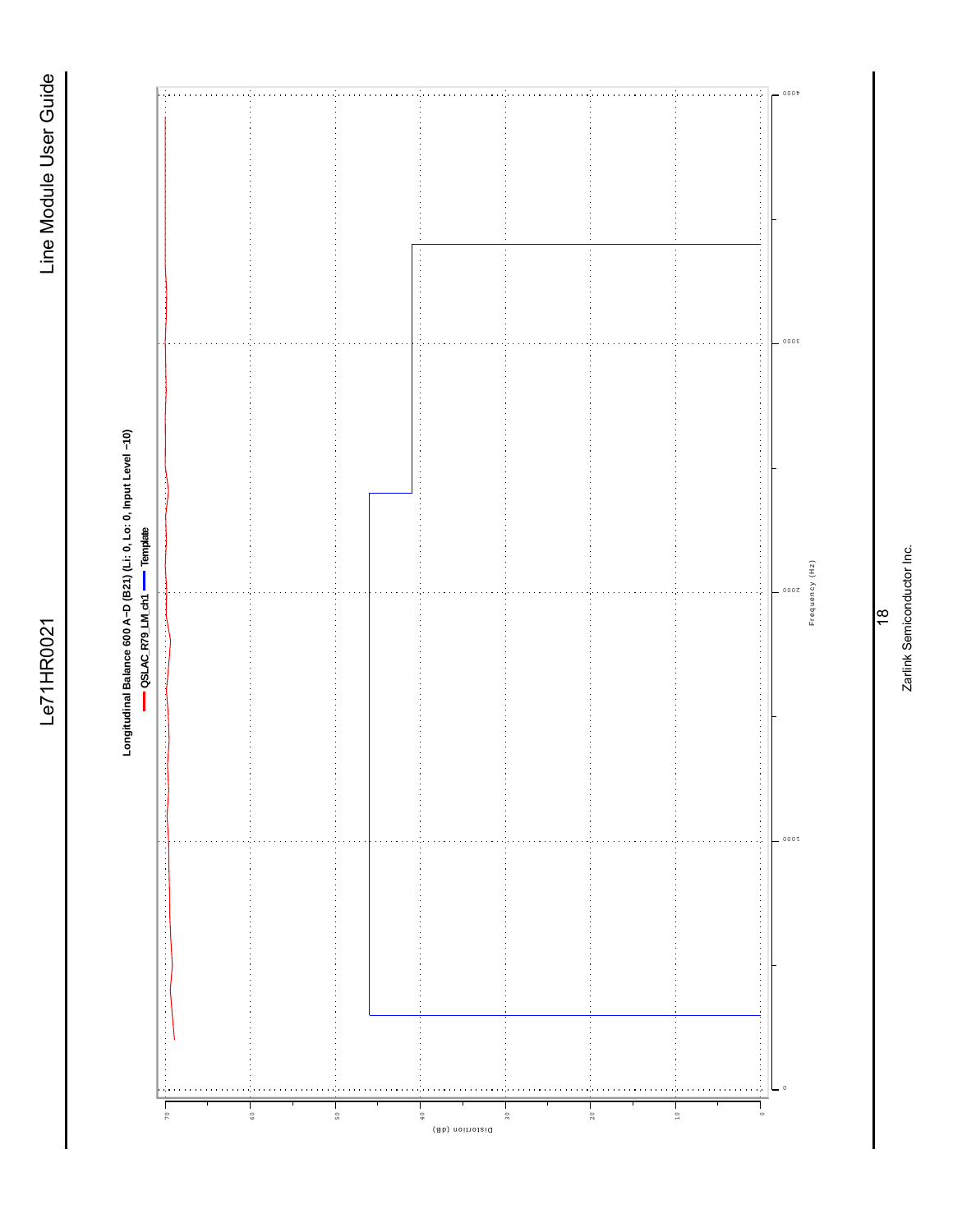

## Zarlink Semiconductor Inc. Zarlink Semiconductor Inc.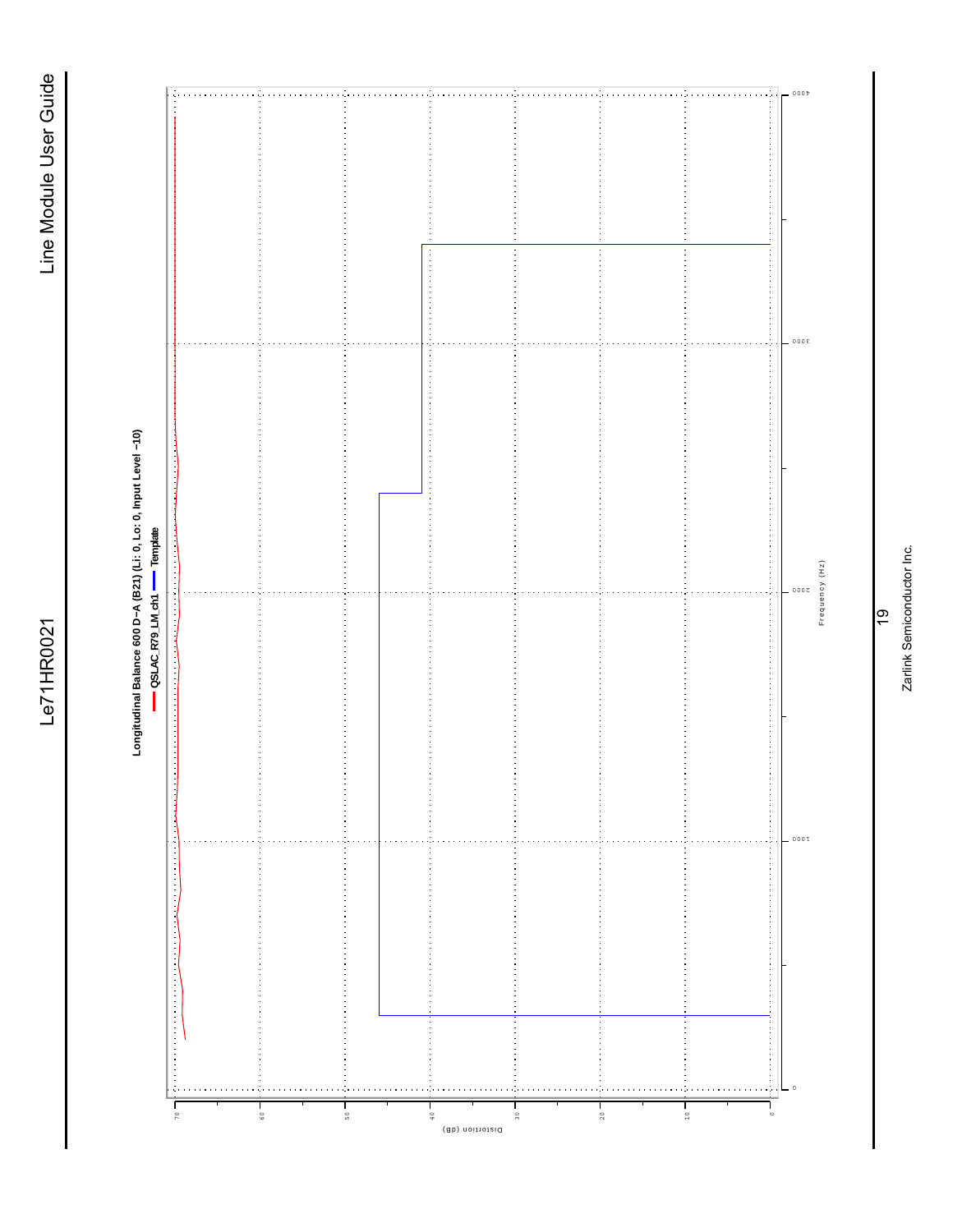

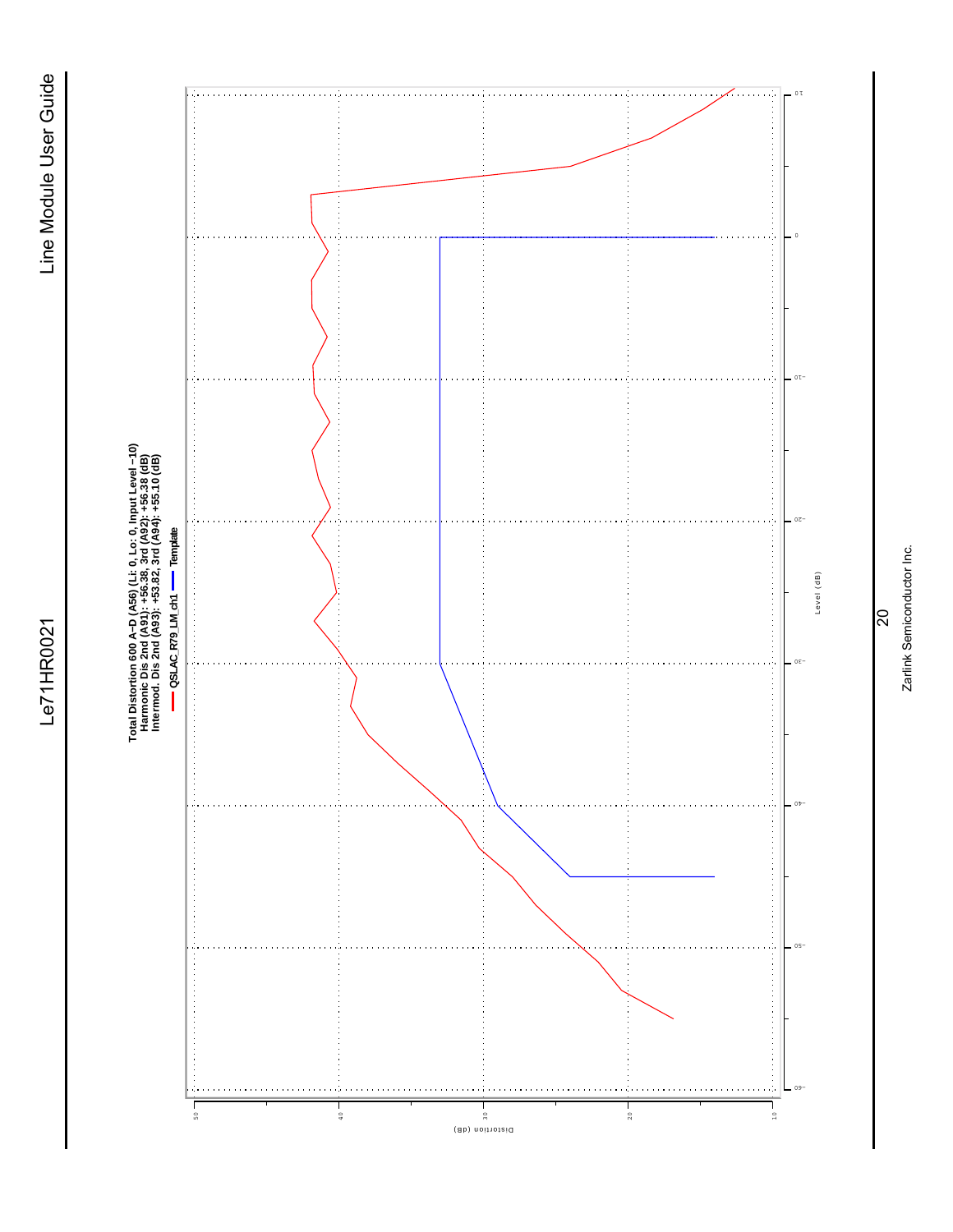

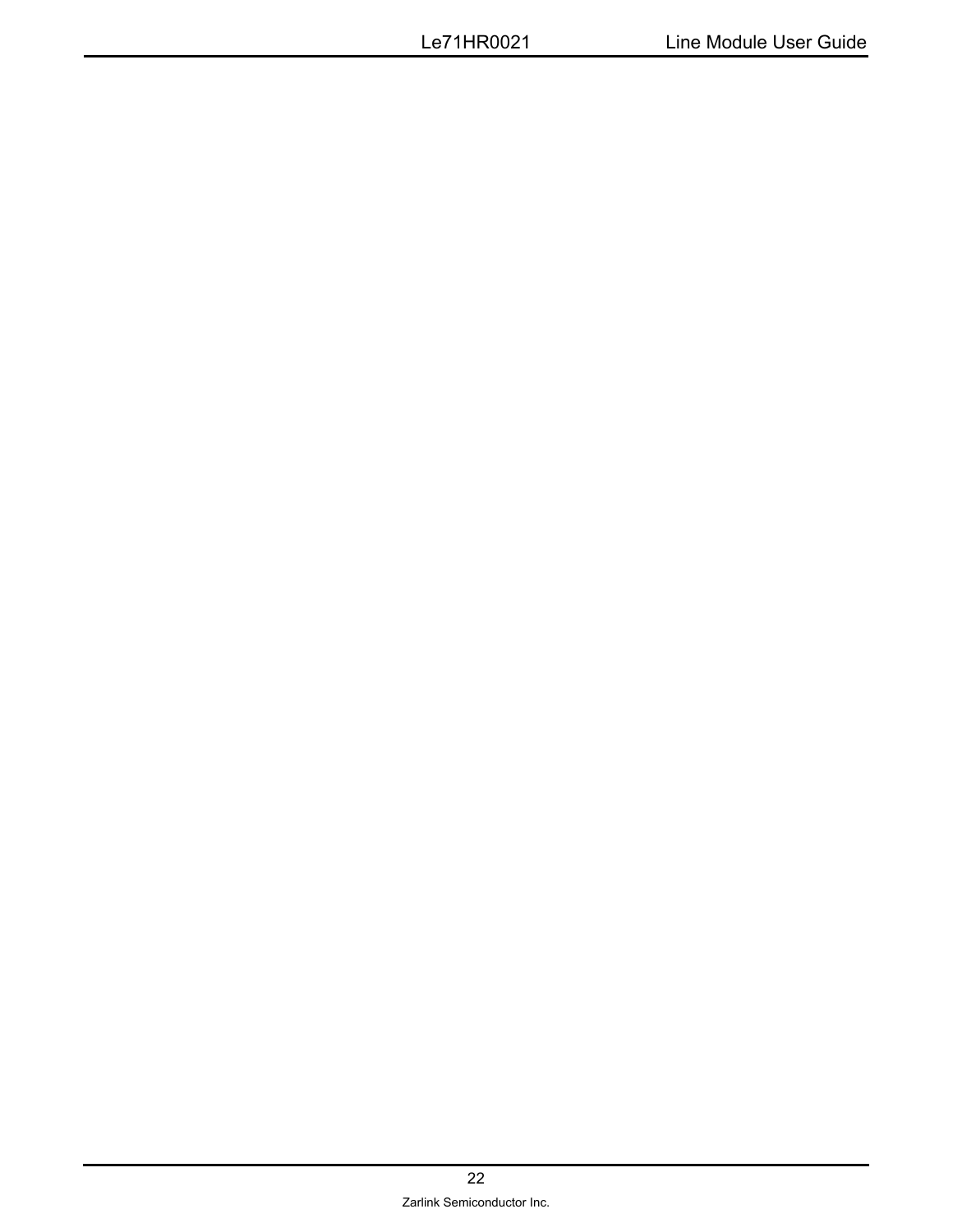

<span id="page-26-0"></span>



#### <span id="page-26-1"></span>**6.1 SCHEMATICS**

See the Le71HR0021 line module schematics on the following attached pages.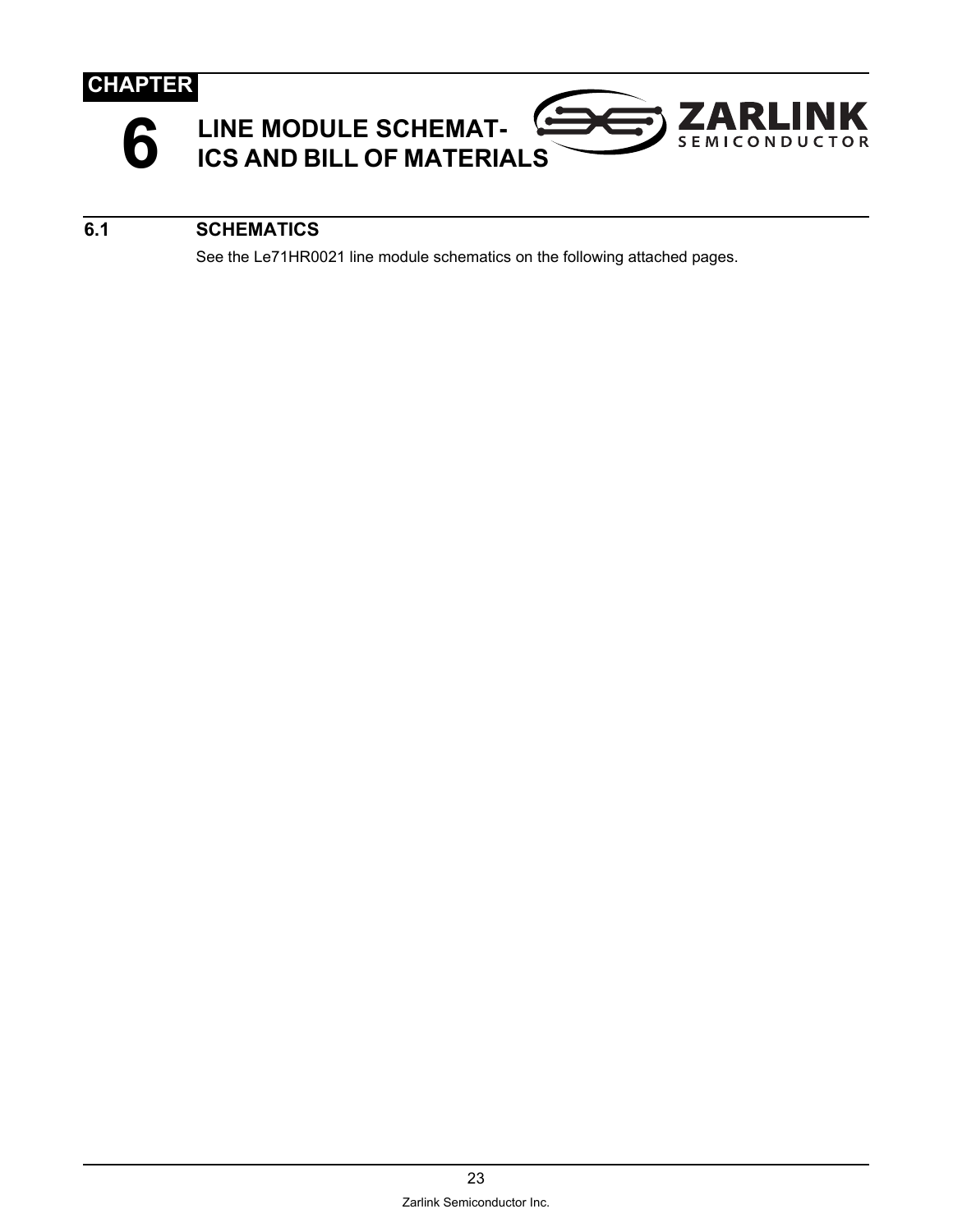| o<br>UL1950 Compliant and GR1089Lightning Compliant<br>Zarlink's Four Channel AD Reference Design | Loop current set to 25 mA<br>Loop resistance optimized for 600 ohm | $\circ$ |  | $\mathbb{R}^{\infty}$ m<br>Zarlink 79Q021 / 79R79 Reference Design<br>iday, February 21, 200<br>Document Number<br>LE71HR0021<br>$rac{6}{25}$<br>Ë<br>bate |
|---------------------------------------------------------------------------------------------------|--------------------------------------------------------------------|---------|--|------------------------------------------------------------------------------------------------------------------------------------------------------------|
|                                                                                                   |                                                                    |         |  |                                                                                                                                                            |

 $\frac{1}{2}$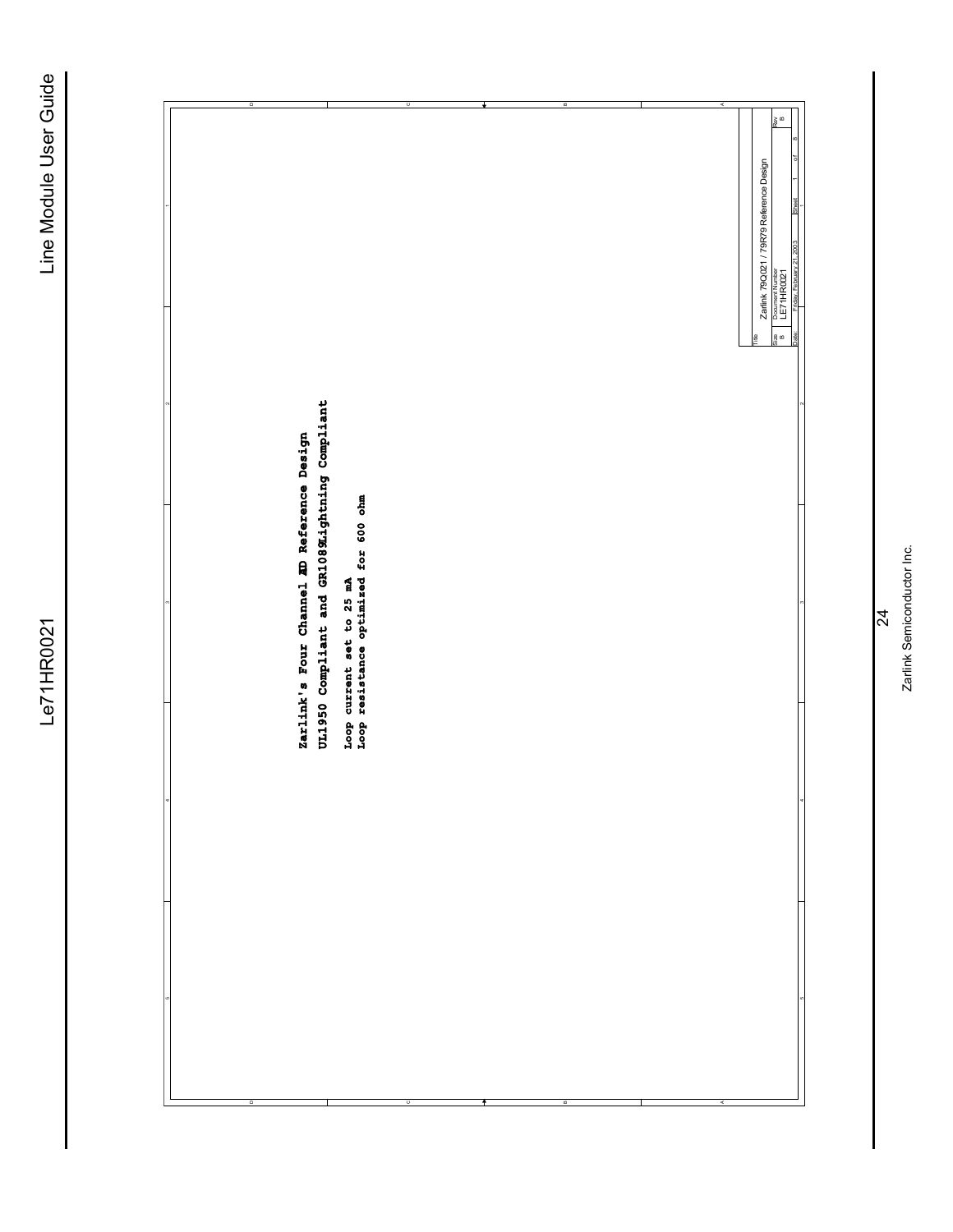Le71HR0021

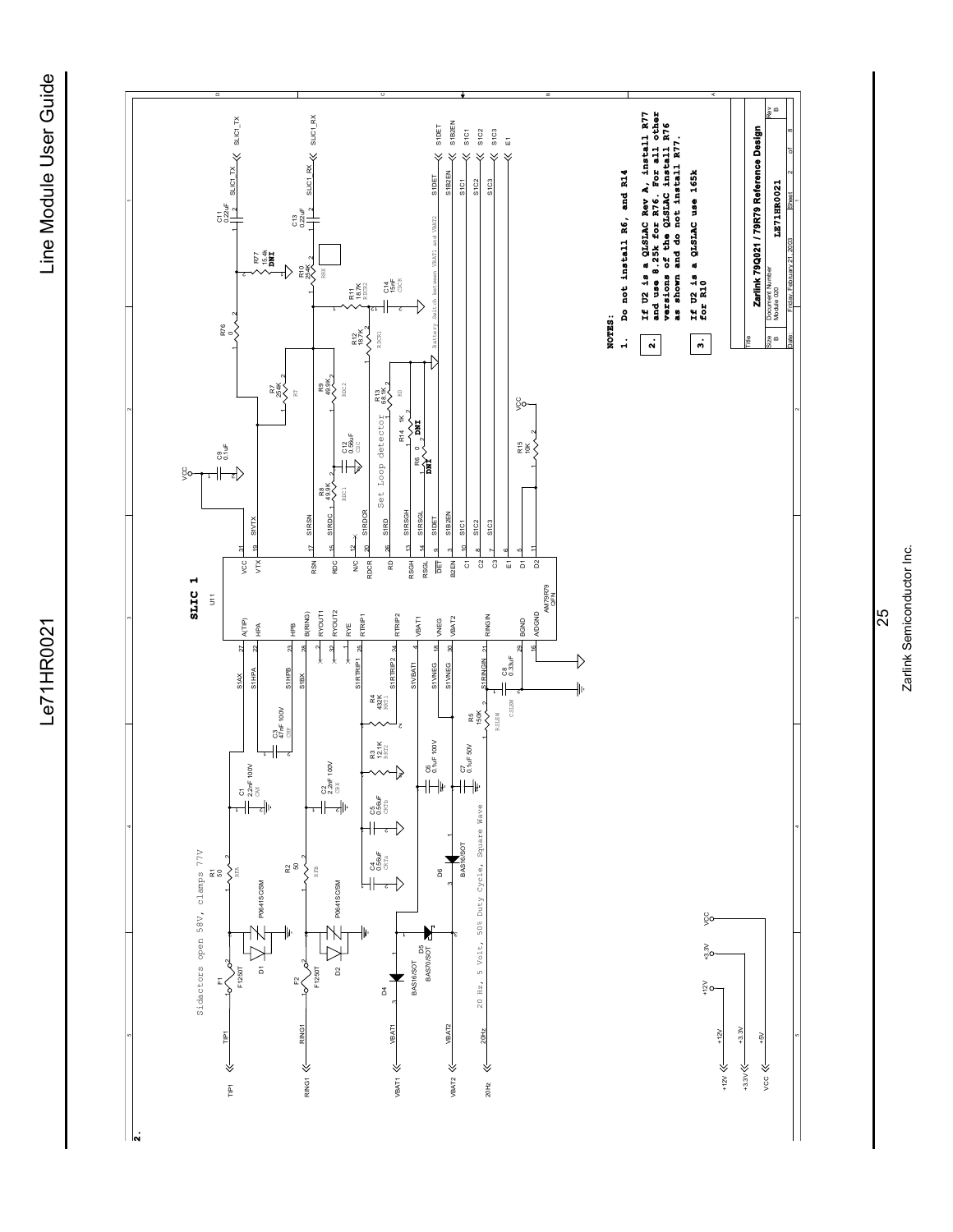

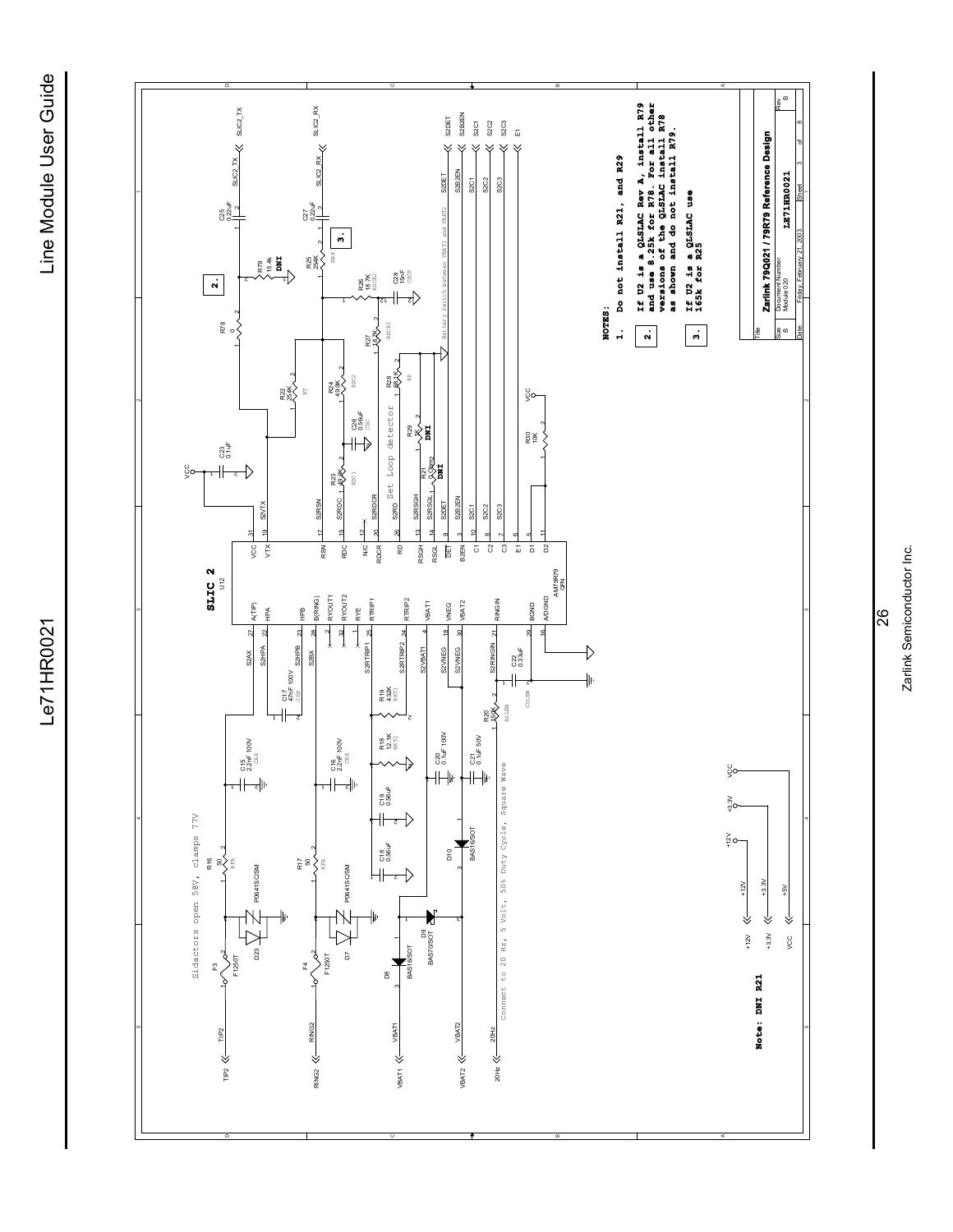



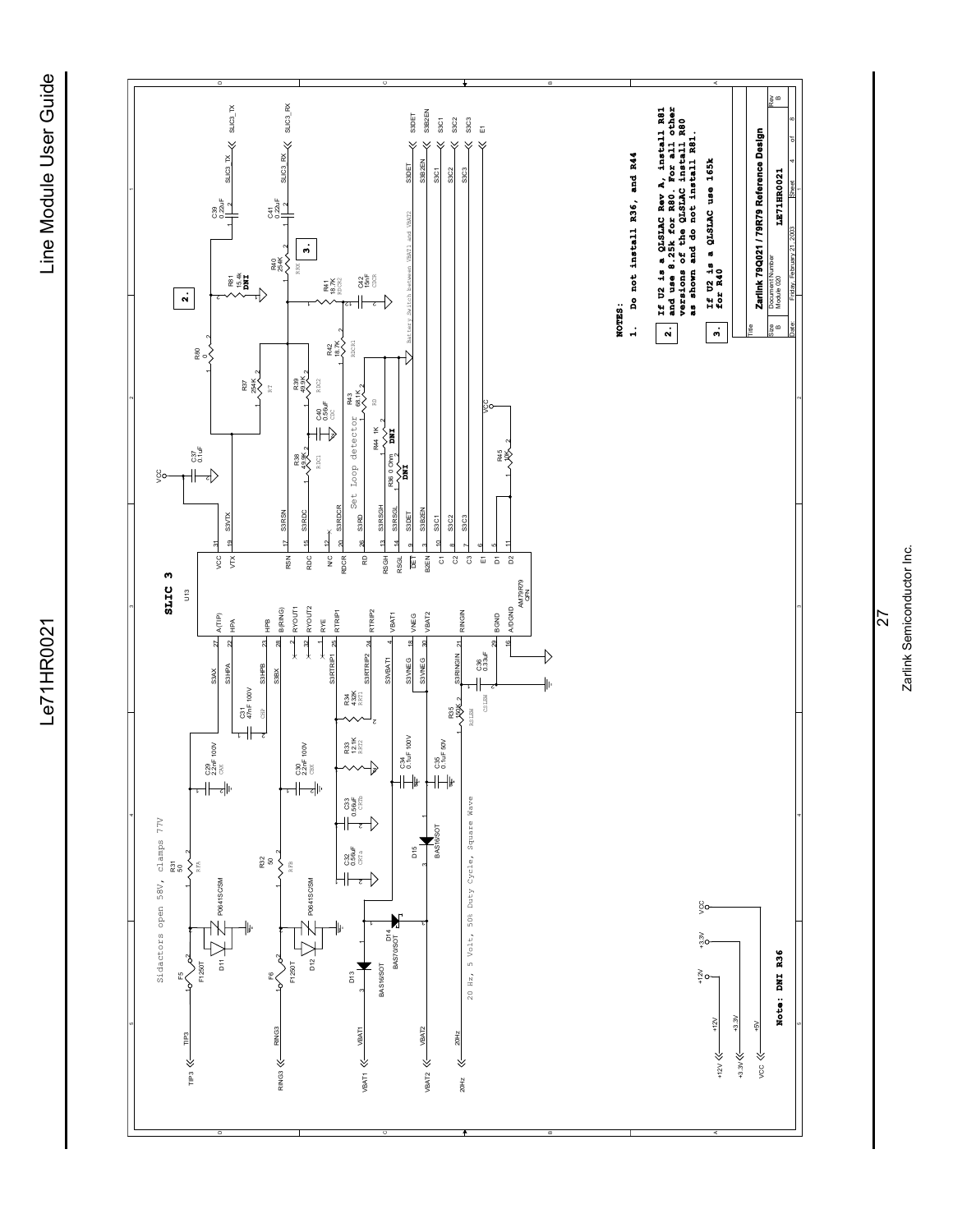Le71HR0021



Zarlink Semiconductor Inc. Zarlink Semiconductor Inc.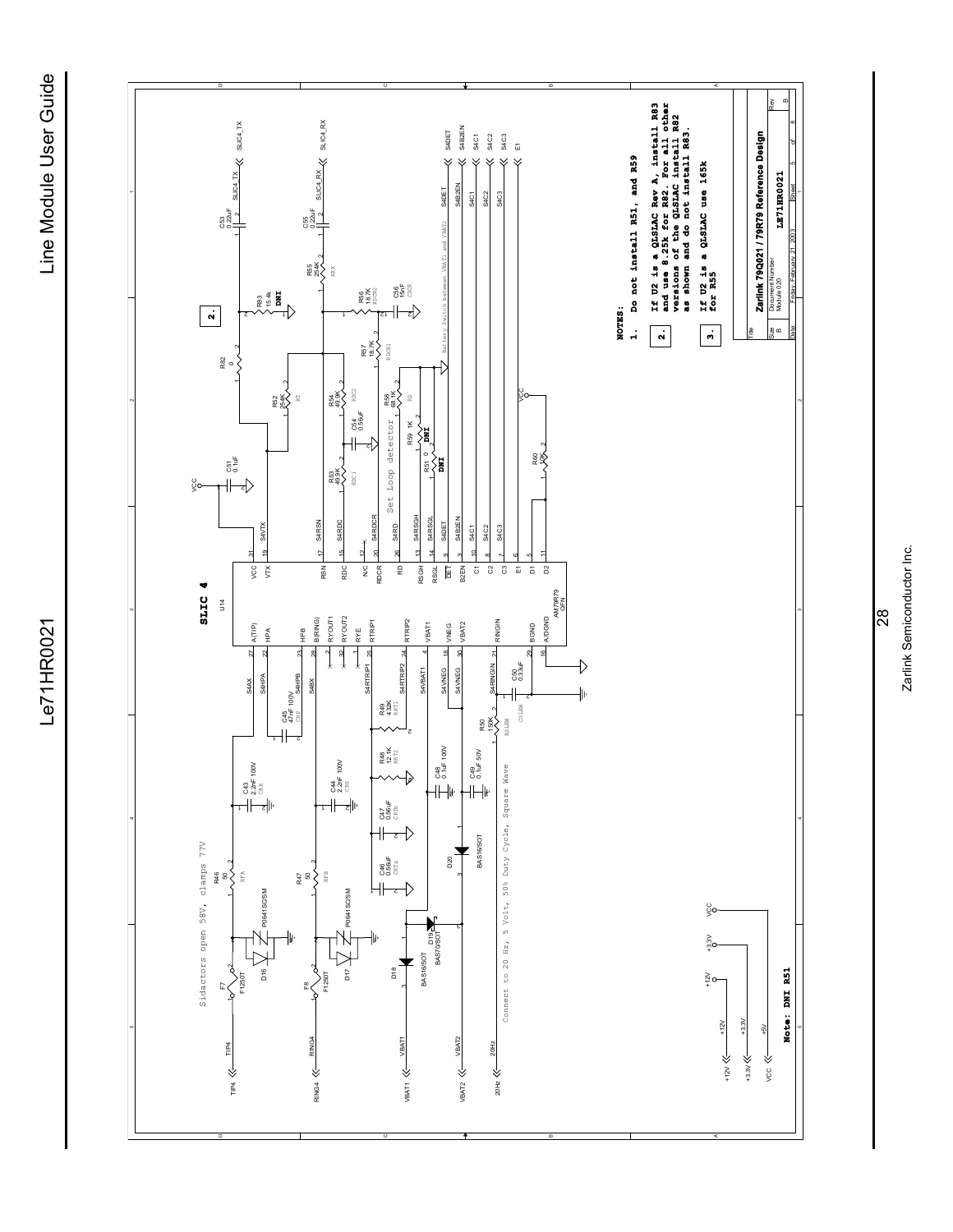Le71HR0021

Line Module User Guide Le71HR0021 Line Module User Guide



 $\overline{8}$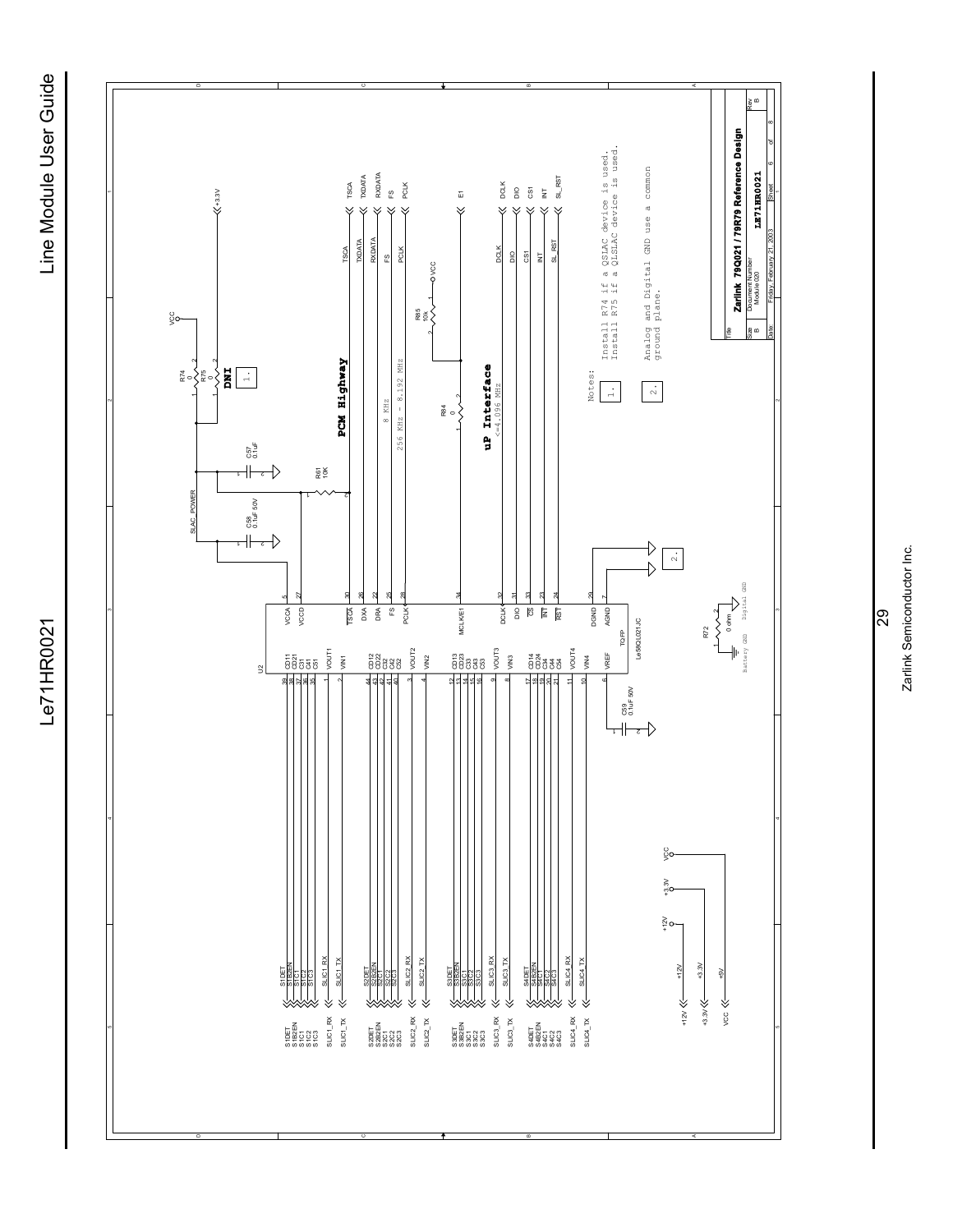![](_page_33_Figure_2.jpeg)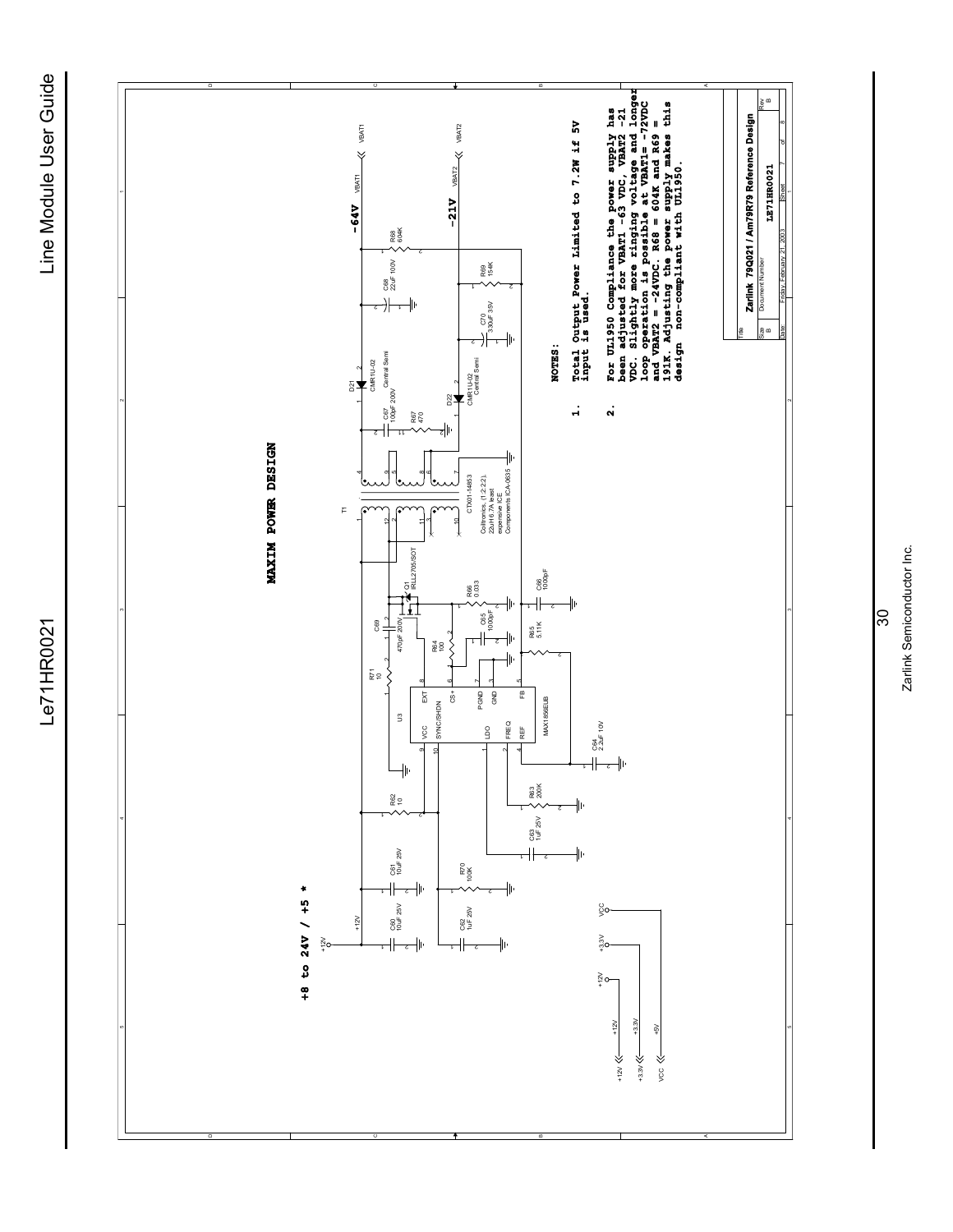Le71HR0021

![](_page_34_Figure_2.jpeg)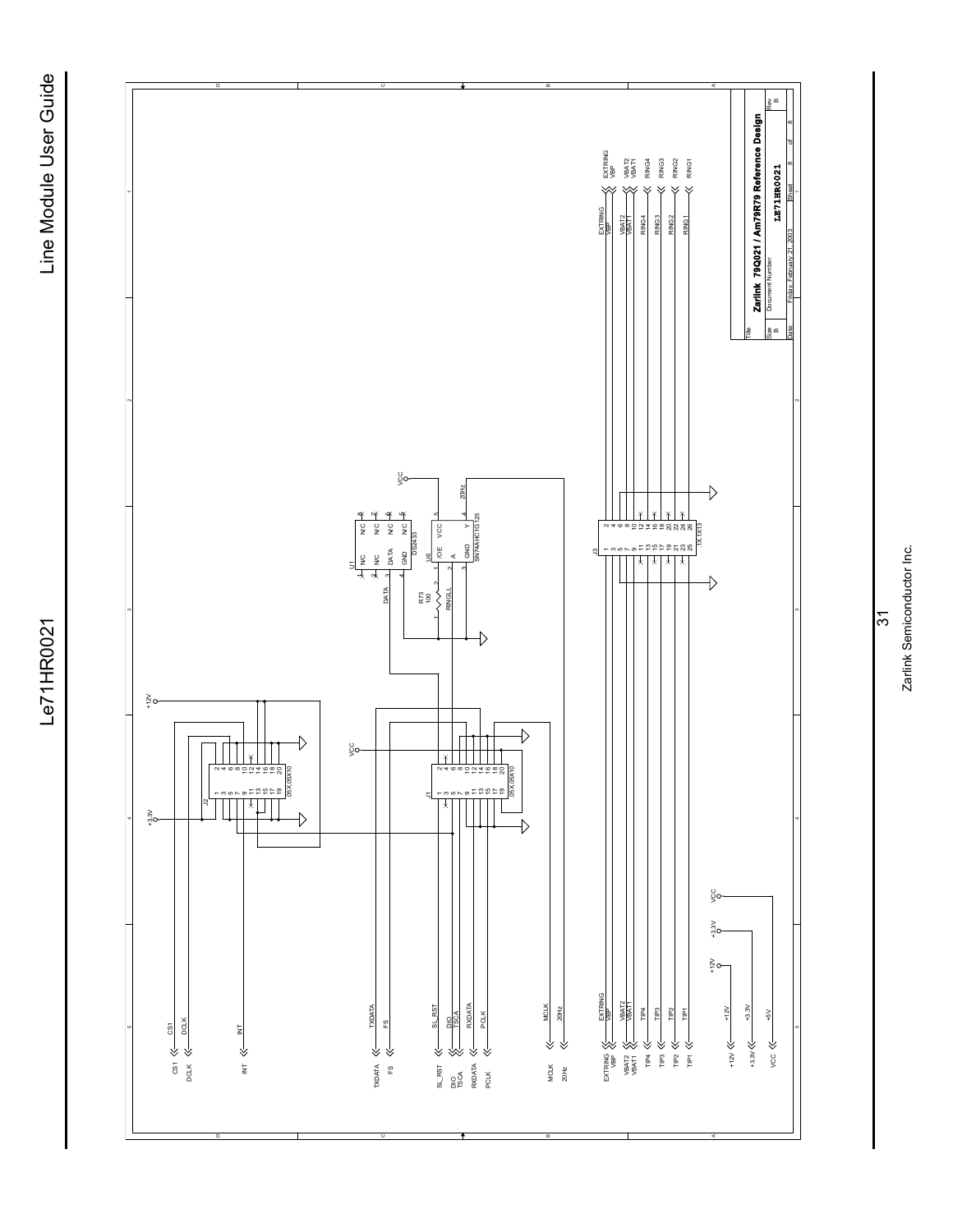#### <span id="page-35-0"></span>**6.2 BILL OF MATERIALS**

| <u>Item</u>          | Assy.          | <b>Part Number</b>                  | <b>Manufacturer</b>       | <u>Tol.</u> | Voltage         | Package                | <b>Description &amp;</b><br>Package Type | Ref. Des.                                          |
|----------------------|----------------|-------------------------------------|---------------------------|-------------|-----------------|------------------------|------------------------------------------|----------------------------------------------------|
| $\mathbf{1}$         | 8              | C0603C222M1RAC                      | Kemet                     | 20%         | 100V            | SM/C 0603              | 2.2nF 100V                               | C1, C2, C15, C16, C29, C30, C43,<br>C44            |
| 2                    | 4              | C1206C473M1RAC                      | Kemet                     | 20%         | 100V            | SM/C_1206              | 47nF 100V                                | C3, C17, C31, C45                                  |
| 3                    | 6              | ECJ-2YB1A564K                       | AVX                       | 20%         | 10 <sub>V</sub> | SM/C 0805              | 0.56uF                                   | C4, C5, C12, C18, C19, C26                         |
| 5                    | 6              | 0805ZC564MAT2A                      | <b>AVX</b>                | 20%         | 10V             | SM/C 0805              | 0.56uF                                   | C32, C33, C40, C46, C47, C54                       |
| 6                    | 4              | C1206C104M1RAC                      | Kemet                     | 20%         | 100V            | SM/C 1206              | 0.1uF 100V                               | C6, C20, C34, C48                                  |
| $\overline{7}$       | 6              | C0805C104M5RAC                      | Kemet                     | 20%         | 50V             | SM/C 0805              | 0.1uF 50V                                | C7, C21, C35, C49, C58, C59                        |
| 8                    | 4              | C0805C334M4RAC                      | Kemet                     | 20%         | 10V             | SM/C 0805              | 0.33uF                                   | C8, C22, C36, C50                                  |
| $\overline{9}$<br>10 | 5              | C0603C104M4RAC                      | Kemet                     | 20%         | <b>16V</b>      | SM/C 0603              | 0.1uF 16V                                | C9, C23, C37, C51, C57                             |
|                      | 8              | C0805C224M4RAC                      | Kemet                     | 20%         | <b>16V</b>      | SM/C_0805              | 0.22uF 16V                               | C11, C13, C25, C27, C39, C41,<br>C53, C55          |
| 11                   | $\overline{4}$ | C0603C153M4RAC                      | Kemet                     | 20%         | <b>16V</b>      | SM/C 0603              | 15nF                                     | C14, C28, C42, C56                                 |
| 12                   | $\overline{2}$ | TMK432BJ106KM                       | Taiyo Yuden               | 10%         | 25V             | SM/C 1812              | 10uF 25V                                 | C60, C61                                           |
| 13                   | 1              | TMK316BJ105KL                       | Taiyo Yuden               | 10%         | 25V             | SM/C 1206              | 1uF 25V                                  | C62                                                |
| 14                   | 1              | LMK212BJ105KG                       | Taiyo Yuden               | 10%         | 10 <sub>V</sub> | SM/C 0805              | 1uF 25V                                  | C63                                                |
| 15                   | $\mathbf{1}$   | GRM42-6X7R225K010AD                 | Murata                    | 10%         | 10 <sub>V</sub> | SM/C 1206              | 2.2uF 10V                                | C64                                                |
| 16                   | $\overline{2}$ | 0805-5A-102-JAT-2A                  | <b>AVX</b>                | 5%          | 50V             | SM/C 0805              | 1000pF                                   | C65,C66                                            |
| 17                   | 1              | GRM40COG101K200                     | Murata                    | 10%         | 200V            | SM/C 0805              | 100pF 200V                               | C67                                                |
| 18                   |                | 100MV22AX, EEU-FC2A220              | SANYO                     | 80%         | 100V            | CYL/D.325/             | 22uF 100V                                | C68                                                |
|                      | 1              |                                     |                           |             |                 | LS.125/.034            |                                          |                                                    |
| 19                   | 1              | GRM40X7R471K200                     | Murata                    | 10%         | 200V            | SM/C_0805              | 470pF 200V                               | C69                                                |
| 20                   |                | 35MV100AX, EEU-FC1V331              | SANYO                     | 80%         | 35V             | CYL/D.325/             | 330uF 35V                                | C70                                                |
|                      | 1              |                                     |                           |             |                 | LS.125/.034            |                                          |                                                    |
| 21                   | 8              | P0641SC                             | Teccor                    |             | 58/77V          | SM/DO214AA_12          | P0641SC/SM                               | D1, D2, D7, D11, D12, D16, D17,<br>D <sub>23</sub> |
| 22                   |                | BAS16DICT-ND                        | General Semi              |             | 100V            | <b>SOT-23</b>          | BAS16/SOT                                | D4, D6, D8, D10, D13, D15, D18,                    |
|                      | 8              |                                     |                           |             |                 |                        |                                          | D <sub>20</sub>                                    |
| 23                   | 4              | BAS70DICT-ND                        | General Semi              |             | 70V             | <b>SOT-23</b>          | BAS70/SOT                                | D5, D9, D14, D19                                   |
| 24<br>25             | $\overline{2}$ | <b>CMR1U-02</b>                     | Central Semi              | U           | 200V            | SM/SMB                 | <b>CMR1U-02</b>                          | D21, D22                                           |
|                      | 8              | F1250T 1.25A                        | Teccor<br>replaces ChiCom |             |                 |                        | F1250T 1.25A                             | $F1-F8$                                            |
| 26                   | 2              | replaces MZ2L-50R<br>SMS-110-01-S-D | SamTec                    |             |                 | .5X.1X10Dual Row       | Conn 20                                  | J1, J2                                             |
| 28                   | 1              | SSQ-113-01-S-D                      | SamTec                    |             |                 | .1X.1X13Dual Row       | Conn 26                                  | J3                                                 |
| 29                   | 1              | IRLL2705-ND                         | Intl Rect                 |             | 55V             | TO261AA/SOT223         | <b>IRLL2705/SOT</b>                      | Q <sub>1</sub>                                     |
| 30                   |                | ERJ-3EKF51R1                        | Panasonic                 | $1\%$       |                 | SM/R_0805              | 51.1                                     | R1, R2, R16, R17, R31, R32, R46,                   |
|                      | 8              |                                     |                           |             |                 |                        |                                          | R47                                                |
| 31                   | 4              | ERJ-3EKF1212                        | Panasonic                 | 1%          |                 | SM/R 0603              | 12.1K                                    | R3, R18, R33, R48                                  |
| 32                   | 4              | ERJ-3EKF                            | Panasonic                 | $1\%$       |                 | SM/R 0603              | 432K                                     | R4, R19, R34, R49                                  |
| 33                   | $\overline{4}$ | ERJ-3EKF                            | Panasonic                 | 1%          |                 | SM/R 0603              | 150K                                     | R5, R20, R35, R50                                  |
| 33a                  | 1              |                                     |                           |             |                 | SM/R 1210              | 0                                        | R72                                                |
| 34                   | 7              | ERJ-3EKF                            |                           |             |                 | SM/R 0603              | 0                                        | R76, R78, R80, R82, R84, R74                       |
| 34a                  |                | no install                          |                           |             |                 |                        |                                          | R77, R79, R81, R83, R75, R6, R14,                  |
|                      | 13             |                                     |                           |             |                 |                        |                                          | R21, R29, R36, R44, R51, R59                       |
| 35                   | 8              | ERJ-3EKF                            | Panasonic                 | 1%          |                 | SM/R 0603              | 254K OR 255K                             | R7, R10, R22, R25, R37, R40, R52,<br><b>R55</b>    |
| 36                   |                | ERJ-3EKF                            | Panasonic                 | 1%          |                 | SM/R 0603              | 49.9K                                    | R8, R9, R23, R24, R38, R39, R53,                   |
|                      | 8              |                                     |                           |             |                 |                        |                                          | <b>R54</b>                                         |
| 37                   |                | ERJ-3EKF                            | Panasonic                 | 1%          |                 | SM/R 0603              | 18.7K                                    | R11, R12, R26, R27, R41, R42,                      |
|                      | 8              |                                     |                           |             |                 |                        |                                          | R56, R57                                           |
| 38                   | 4              | ERJ-3EKF                            | Panasonic                 | 1%          |                 | SM/R_0603              | 68.1K                                    | R13, R28, R43, R58                                 |
| 40                   | 6              | ERJ-3EKF                            | Panasonic                 | $1\%$       |                 | SM/R 0603              | 10K                                      | R15, R30, R45, R60, R61, R85                       |
| 41                   | $\mathbf{1}$   | ERJ-3EKF                            | Panasonic                 | 5%          |                 | SM/R_1210              | 10                                       | R62                                                |
| 42                   | $\mathbf{1}$   | ERJ-3EKF                            | Panasonic                 | 5%          |                 | SM/R 1210              | 10                                       | R71                                                |
| 43                   | 1              | ERJ-3EKF                            | Panasonic                 | 1%          |                 | SM/R 0805              | 200K                                     | R63                                                |
| 44                   | 1              | ERJ-3EKF                            | Panasonic                 | 1%          |                 | SM/R 0805              | 100                                      | R64                                                |
| 44A                  | 1              |                                     |                           | $1\%$       |                 | SM/R 0603              | 100                                      | R73                                                |
| 45                   | 1              | ERJ-3EKF                            | Panasonic                 | 1%          |                 | SM/R_0805              | 5.11K                                    | <b>R65</b>                                         |
| 46                   | 1              | WSL2010 0.033R                      | IRC                       | $1\%$       |                 | SM/R 2512              | 0.033                                    | R66                                                |
| 47                   | 1              | ERJ-3EKF                            | Panasonic                 | 5%          |                 | SM/R 2010              | 470                                      | R67                                                |
| 48<br>49             | 1<br>1         | ERJ-3EKF<br>ERJ-3EKF                | Panasonic<br>Panasonic    | 1%<br>1%    |                 | SM/R 0805<br>SM/R 0805 | 604K<br>154K                             | <b>R68</b><br>R69                                  |
| 50                   | 1              | ERJ-3EKF                            | Panasonic                 | 1%          |                 | SM/R 0805              | 100K                                     | <b>R70</b>                                         |
| 51                   |                | CTX01-14853                         | Coiltronics               |             |                 |                        | CTX01-14853                              | T1                                                 |
|                      | 1              |                                     |                           |             |                 |                        |                                          |                                                    |
| 52                   | 1              | Le79Q021JC                          | Zarlink                   |             |                 | TQFP44                 | Le79Q021                                 | U <sub>2</sub>                                     |
| 53                   | 1              | MAX1856EUB                          | Maxim                     |             |                 | uMAX**                 | MAX1856                                  | U <sub>3</sub>                                     |
| 54                   | 1              | SN74AHC1G125DCKR                    | ΤI                        |             |                 | $SO-6$                 | 74AHC1G125                               | U <sub>6</sub>                                     |
| 55                   | 1              | DS2433S                             | Dallas Semi               |             |                 | SO-8 (208 MIL)         | DS2433                                   | U1                                                 |
| 56                   | 4              | Le79R79-3JC                         | Zarlink                   |             |                 | PLCC32                 | Le79R79                                  | U11, U12, U13, U14                                 |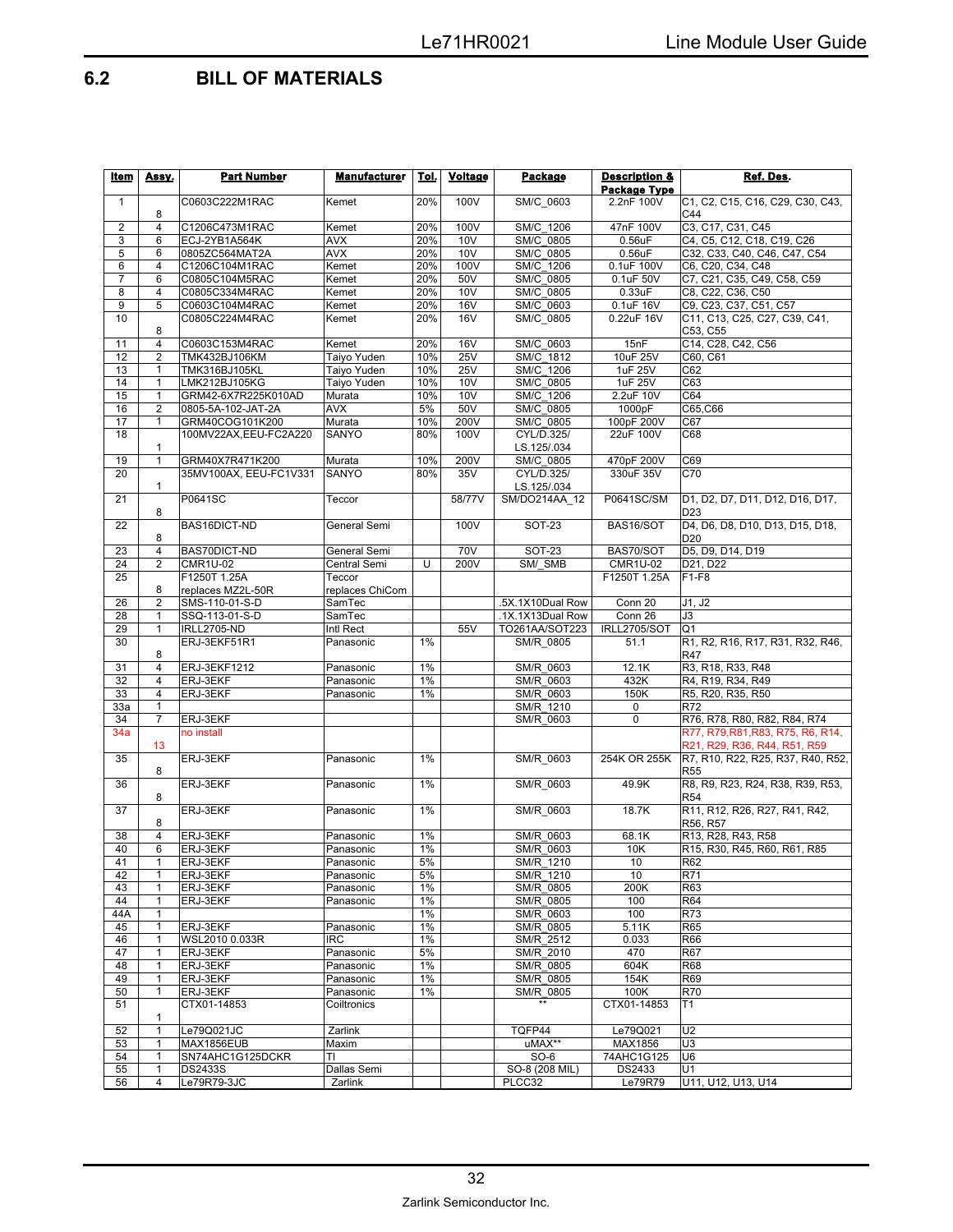<span id="page-36-0"></span>**7 BOARD LAYOUT**

![](_page_36_Picture_2.jpeg)

#### **7.1 BOARD LAYOUT GRAPHICS**

This design uses a four-layer FR4 fiberglass design with 1 oz. copper. The internal layer consists of a ground plane and a power plane. The ground plane is composed of two grounds, a signal ground and a battery ground. These grounds are tied together near the point of entry onto the board. All safety devices are connected to the battery ground since this ground is routed around the SLIC and SLAC devices.

Also note that the power supply routing is placed mostly on the top side of the board. In addition, the traces in the high current paths have been made as wide as possible. This minimizes the trace inductances in the high current switching paths, increases efficiency, and reduces radiated and conducted noise.

![](_page_36_Figure_6.jpeg)

#### **Figure 7–1 Top Side Silk Screen**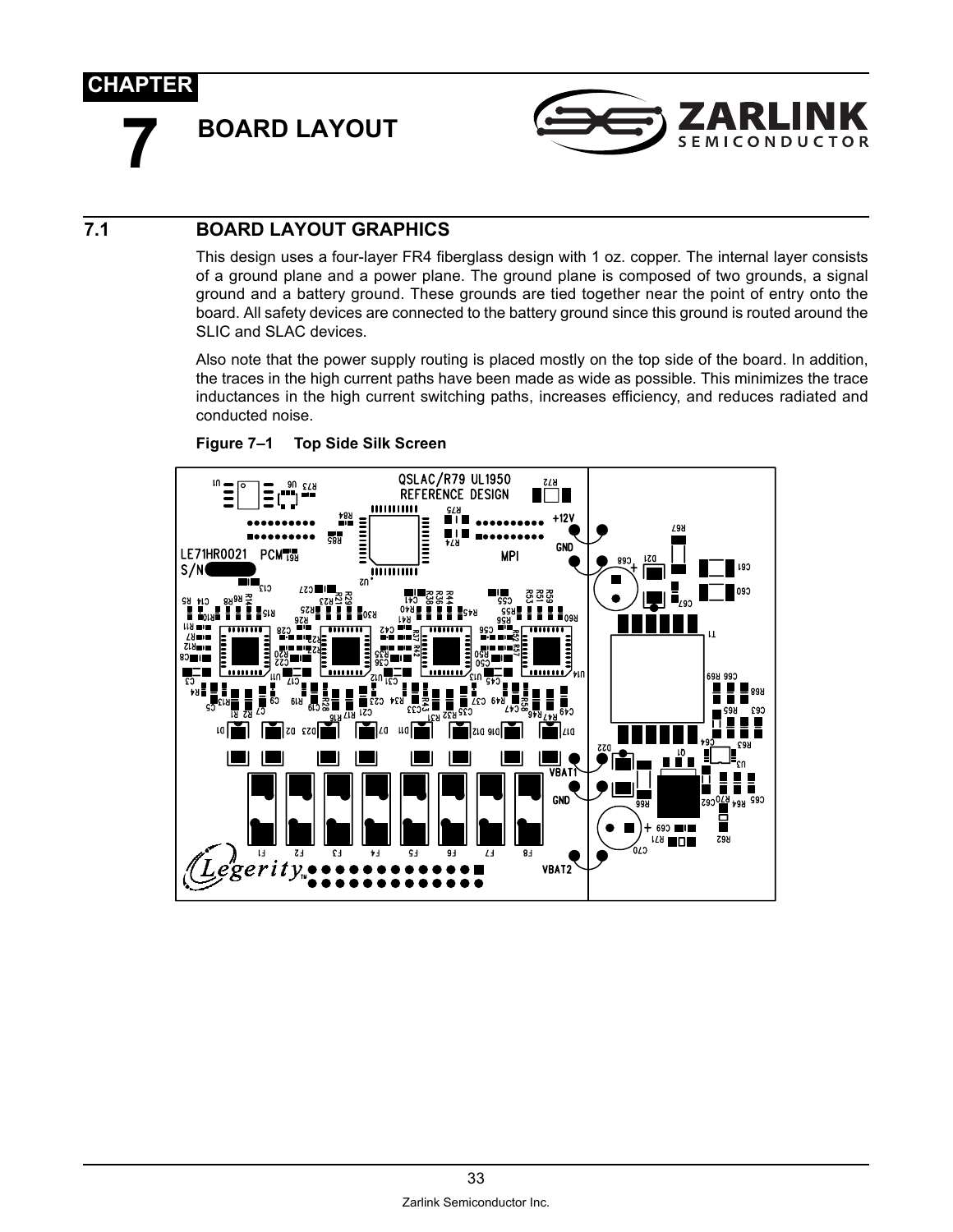![](_page_37_Picture_2.jpeg)

**Figure 7–3 Internal Layer 1 (Ground Plane)** 

![](_page_37_Picture_4.jpeg)